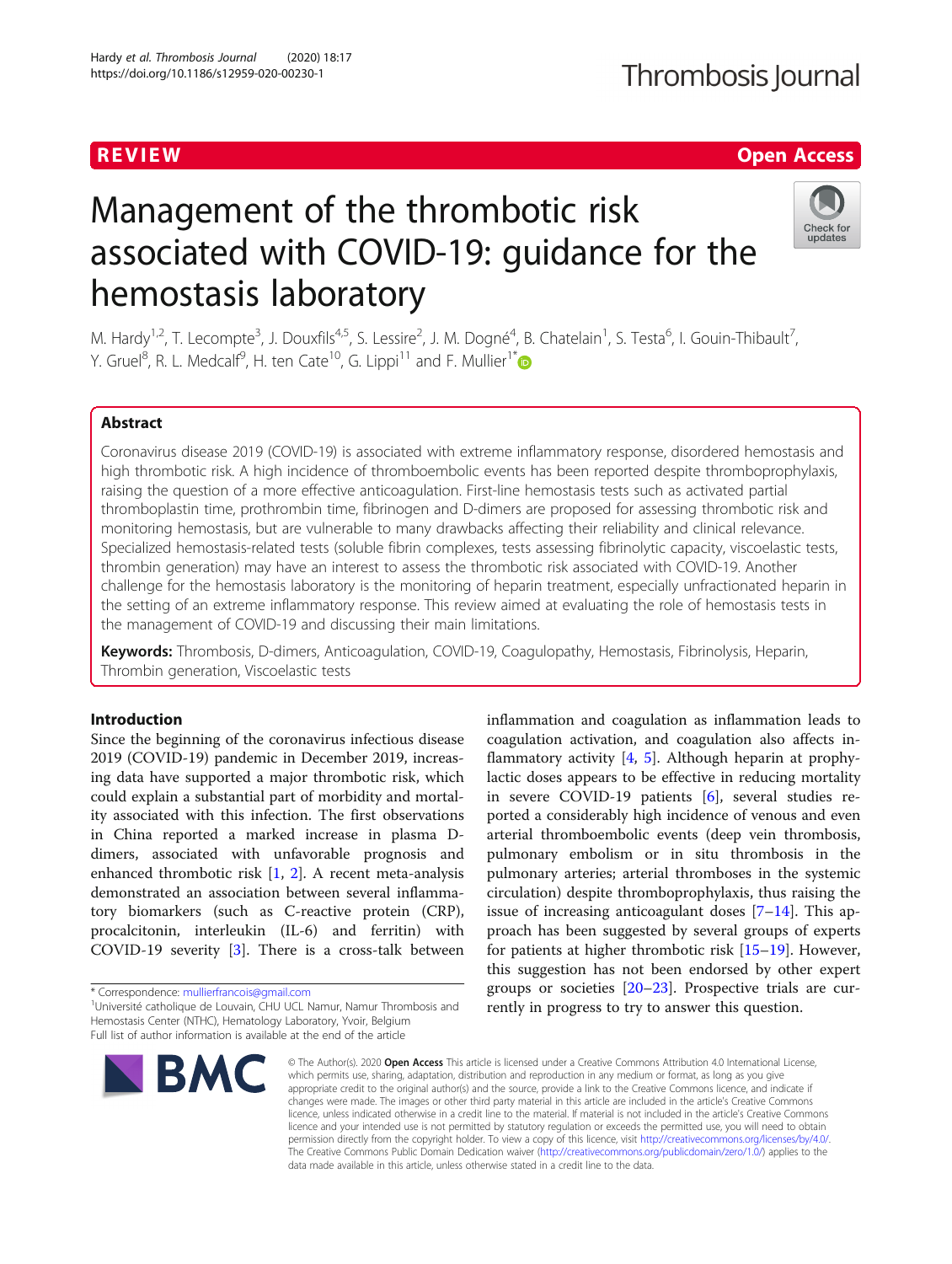The features and specificities of hemostasis disorders associated with COVID-19 are partially known only. In general, severe pulmonary inflammation (acute respiratory distress syndrome (ARDS)) is associated with a significant thrombotic risk, the main mechanisms of which include (i) local expression of tissue factor (TF) on mononuclear cells, its accumulation and release following endothelial damage, which subsequently initiates coagulation initiation and thrombin generation, (ii) as well as inhibition of fibrinolysis in response to the cytokine storm (TNF $\alpha$ , IL-1, IL-6) [\[24](#page-11-0)–[26\]](#page-11-0). IL-1 and TNF- $\alpha$  are also the main cytokines responsible for the impairment of endogenous anticoagulant pathways [\[27](#page-11-0)]. Increase in von Willebrand factor (vWF), FVIII and fibrinogen plasma levels was also observed [\[28](#page-11-0)]. Regarding fibrinolysis, an initial and transient increase of tissue plasminogen activator (tPA) has been described in severe acute inflammatory states, rapidly followed by a sustained release of PAI-1 by the endothelium [[28](#page-11-0)], the extend of the latter being associated with a worse outcome [[29](#page-11-0)]. Accordingly, t-PA and PAI-1 levels were increased at ICU admission in ARDS patients in a recent study, whether COVID-19 or not [\[30](#page-12-0)]. Levels of thrombin activatable fibrinolysis inhibitor (TAFI) and protein C inhibitor were also found to be significantly elevated in the bronchoalveolar fluid of patients with interstitial lung disease when compared to healthy controls, which could also add to the hypofibrinolysis observed [[31,](#page-12-0) [32](#page-12-0)]. However, this hypothesis seems at odds with the marked increase in plasma D-dimers observed in COVID-19 patients. This needs to be further investigated in patients with COVID-19.

Other biomarkers of in vivo activation of blood coagulation such as soluble fibrin complexes may also be informative in assessing the thrombotic risk, but their usefulness remains to be established. In this article, we will be using the term 'D-dimers' to designate the (soluble) fibrin degradation products containing the motif 'D-dimers' and that of soluble fibrin complexes (SFC) to designate complexes containing one or more fibrin monomers associated with two fibrinogen molecules or with fibrinogen (or even fibrin) degradation products (Table [1\)](#page-2-0).

Endothelial activation by inflammatory cytokines (with secretion of von Willebrand factor, factor VIII and PAI-1) and dysfunction could also contribute to the prothrombotic state observed in COVID-19 patients [[33\]](#page-12-0). Previous studies identified possible direct infection of endothelial cells by SARS-CoV-2 with endothelialitis [[34\]](#page-12-0) and increased circulatory endothelial cells, an indicator of endothelial damage [[35\]](#page-12-0). As in many severe inflammatory states, thrombotic microangiopathy (TMA) may develop secondary to acquired deficiency of ADAMTS13 and subsequent increase in large von

Willebrand factor multimers [\[27](#page-11-0), [36](#page-12-0)]. In COVID-19, signs of localized pulmonary TMA were observed with typical microvascular platelet-rich thrombi identified in small vessels of the lungs and other organs. Von Willebrand factor antigen and activity were reported to be elevated and ADAMTS13 levels to be decreased, although remaining higher than 10% [\[27,](#page-11-0) [36,](#page-12-0) [37](#page-12-0)]. However, schistocytes were not identified on blood smears, signs of hemolysis were absent and platelet count was higher than expected in this condition [[27](#page-11-0)].

With limited solid data available, many questions remain unanswered regarding underlying mechanisms but also stratification and management of thrombotic risk, including the level of anticoagulation and the duration of treatment. Some first-line hemostasis tests (i.e., activated partial thromboplastin time (APTT), prothrombin time (PT), fibrinogen, D-dimers, platelet count) are easy to perform, widespread and relatively inexpensive, but have also significant drawbacks, which should be clearly considered in guiding clinical management. The reliability of D-dimers, especially at very high values, as well as the respective role of anti-Xa activity and APTT for monitoring therapy with unfractionated heparin (UFH), will be discussed in the following parts of this article. The indications and limitations of tests available in the hemostasis laboratory are summarized in Table [2.](#page-3-0)

### Hemostasis assessment in the laboratory

COVID-19 is frequently associated with hemostasis disturbances (often referred to as "coagulopathy", even if many if not all aspects of hemostasis can be affected), which significantly enhance the risk of thrombosis, and in particular venous thrombosis. Several studies have found an association between increased plasma Ddimers values and unfavorable prognosis in COVID-19 [[1\]](#page-11-0). Different thresholds have been proposed for stratifying the risk of mortality (i.e. between 1000 or 3000 ng/ mL [[38](#page-12-0), [39\]](#page-12-0)), most often according to retrospective, methodologically weak studies, with limited statistical power. D-dimers at hospital admission could also be predictive of thromboembolic events [\[2,](#page-11-0) [11,](#page-11-0) [14,](#page-11-0) [40](#page-12-0), [41](#page-12-0)]. However, in the presence of significant pulmonary inflammation, such as in severe COVID-19, fibrin deposits can occur within alveoli and pulmonary extravascular space, which has been confirmed in COVID-19 patients in autopsies series [[42](#page-12-0)]. The lysis of those deposits could also contribute to the rise of D-dimers, which are thus not specific of intravascular fibrin formation [\[43](#page-12-0), [44](#page-12-0)].

Nevertheless, the measurement of plasma D-dimers has been put forward by some expert groups as a laboratory criterion, along with clinical data, for stratifying COVID-19 patients according to their thrombotic risk, and to consider adjusted anticoagulation intensity. For example, the working group on perioperative hemostasis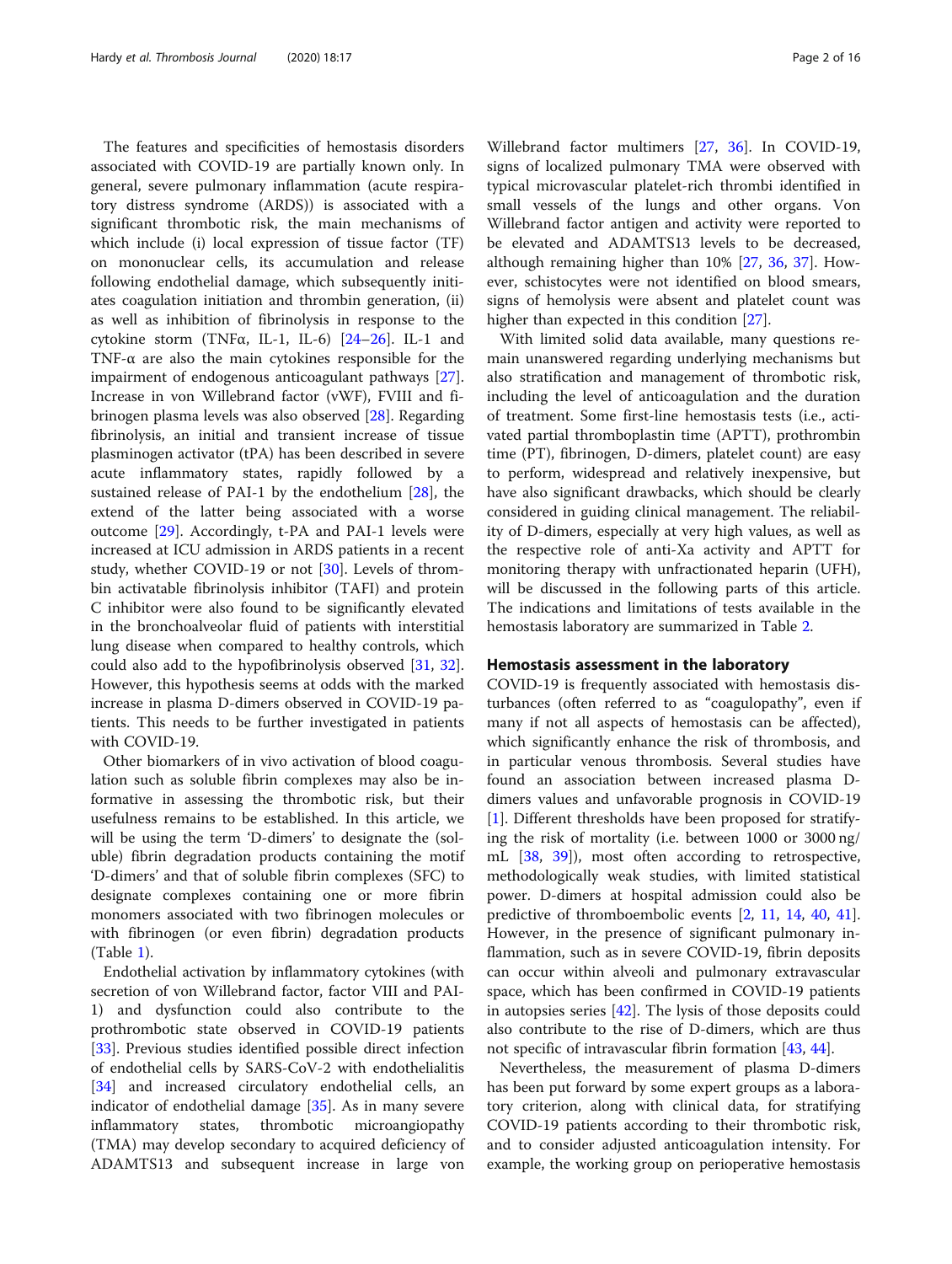| Entity                                                                                          | Definition                                                                                                                                                                                     | Antigenic definition (what is recognized by the<br>antibodies of the immunoassay - immunogen that<br>was used to obtain the antibodies in the animal)                       |
|-------------------------------------------------------------------------------------------------|------------------------------------------------------------------------------------------------------------------------------------------------------------------------------------------------|-----------------------------------------------------------------------------------------------------------------------------------------------------------------------------|
| <b>Degradation products</b><br>containing the 'D-dimers' motif<br>(fibrin degradation products) | Soluble molecular assemblies produced by the<br>action of plasmin on polymerized fibrin stabilized by<br>factor XIIIa, hence comprising the 'D-dimers' motif                                   | Two 'D' nodules of two adjacent fibrin monomers<br>in the fibrin network, covalently linked by factor XIIIa                                                                 |
| Soluble fibrin complexes                                                                        | Complexes formed of at least one fibrin monomer<br>associated with fibrinogen molecules, but also<br>fibrinogen or even fibrin degradation products - those<br>complexes are soluble in plasma | desAA-fibrin (fibrinogen from which fibrinopeptides<br>A have been removed)                                                                                                 |
| Fibrinogen degradation<br>products                                                              | Molecules produced by the action of plasmin on<br>fibrinogen (when there systemic fibrinolysis occurs)                                                                                         | Nodule 'D' or 'E' of fibrinogen: present on fibrinogen<br>and their degradation products; fibrinogen must<br>therefore be eliminated beforehand so as not to<br>be measured |

<span id="page-2-0"></span>Table 1 Definition of D-dimers, fibrin monomers, fibrinogen degradation products and fibrin degradation products

(GIHP stands for "Groupe d'Intérêt en Hémostase Périopératoire" in French) with the French group of studies on hemostasis and thrombosis (GFHT, stands for "Groupe Français d'Étude sur l'Hémostase et la Thrombose") considered patients with plasma D-dimers levels > 3000 ng/mL as having a very high thromboembolic risk, and hence might benefit from increased doses of heparin [[15](#page-11-0)]. In patients at high risk of thromboembolism, other authors also recommended continuing thromboprophylaxis after hospital discharge for a maximum of 45 days after individual assessment of the benefit/risk balance [[45](#page-12-0)]. However, the variability between methods for measuring D-dimers raises questions about the use of a fixed threshold [[46,](#page-12-0) [47\]](#page-12-0); an increased plasma Ddimers concentration with ongoing thromboprophylaxis should give consideration of the administration of higher doses of anticoagulants, and to the active search for thrombotic event.

The most seriously affected individuals (non-survivors and those admitted to intensive care), also have slightly longer PT than patients with more favorable prognosis [[48,](#page-12-0) [49\]](#page-12-0). APTT is generally proportionally less prolonged than PT, probably due to an increase in plasma concentration of factor VIII, which is an acute phase reactant [[48,](#page-12-0) [49](#page-12-0)]. A low platelet count at admission (i.e.,  $\langle 200 \times 10^{10} \rangle$  $10^9$ /L), along with a further decline during hospital stay, has also been associated with increased risk of death [[50](#page-12-0)–[52](#page-12-0)].

In the majority of patients, hemostasis disorders associated with COVID-19 do not evolve towards disseminated intravascular coagulation (DIC), the diagnostic criteria of which include, according to the International Society on Thrombosis and Haemostasis (ISTH), a reduction in platelet count and fibrinogen levels associated with an increase in PT and markers of fibrin formation, or 'fibrin-related markers' (D-dimers or SFC, the former being the most used in Europe) [\[49](#page-12-0), [53](#page-12-0)]. Among laboratory criteria, hypofibrinogenemia (< 1 g/L) is a late criterion and hence a poorly sensitive one, which can only be found in less than 50% of cases [\[54\]](#page-12-0). This observation can be explained by enhanced liver production of fibrinogen in response to systemic inflammatory response, which is hence effective to maintain normal plasma concentrations even in concomitance with consumption coagulopathy. A shortening of PT has also been reported in up to 30% of patients with COVID-19, which has been explained with increased fibrinogen concentration in plasma [[55](#page-12-0)]. In this setting, the early identification of consumption coagulopathy can therefore be jeopardized, so that longitudinal monitoring of these parameters, at least in more severe patients admitted to the ICU, would be necessary to identify early changes that would indicate the onset of DIC.

Monitoring every 48 h the plasma concentration of PT, fibrinogen, D-dimers and platelet count has been proposed for continuously assessing the thrombotic risk and identifying timely alerts on possible venous thrombotic events, as reflected by markedly increasing concentrations of D-dimers within 24–48 h [\[15](#page-11-0), [27](#page-11-0)]. An increase in the plasma D-dimers in patients with anticoagulant therapy may also warrant an increase in anticoagulation intensity, after weighting thrombotic and hemorrhagic risks, although there is no clinical evidence yet to support such D-dimers based dose adjustments.

However, the relevance of the utilization of D-dimers levels to tailor thromboprophylaxis in COVID-19 patients has been questioned, as plasma D-dimers levels could depend more on the lysis of extra-vascular rather than intra-vascular fibrin deposits [\[43,](#page-12-0) [44](#page-12-0)]. This would be consistent with the observation that SFC levels, which are thought to only depend on intra-vascular fibrin deposition, remain low in most COVID-19 patients despite high D-dimer levels [[30](#page-12-0)]. Additional biomarkers of in vivo enhanced thrombin generation, such as SFC, may thus provide some additional useful information for managed care of COVID-19 [[56\]](#page-12-0). SFC could also be an earlier marker of DIC than D-dimers, of which the concentration increases only after clot lysis has begun [\[56](#page-12-0)].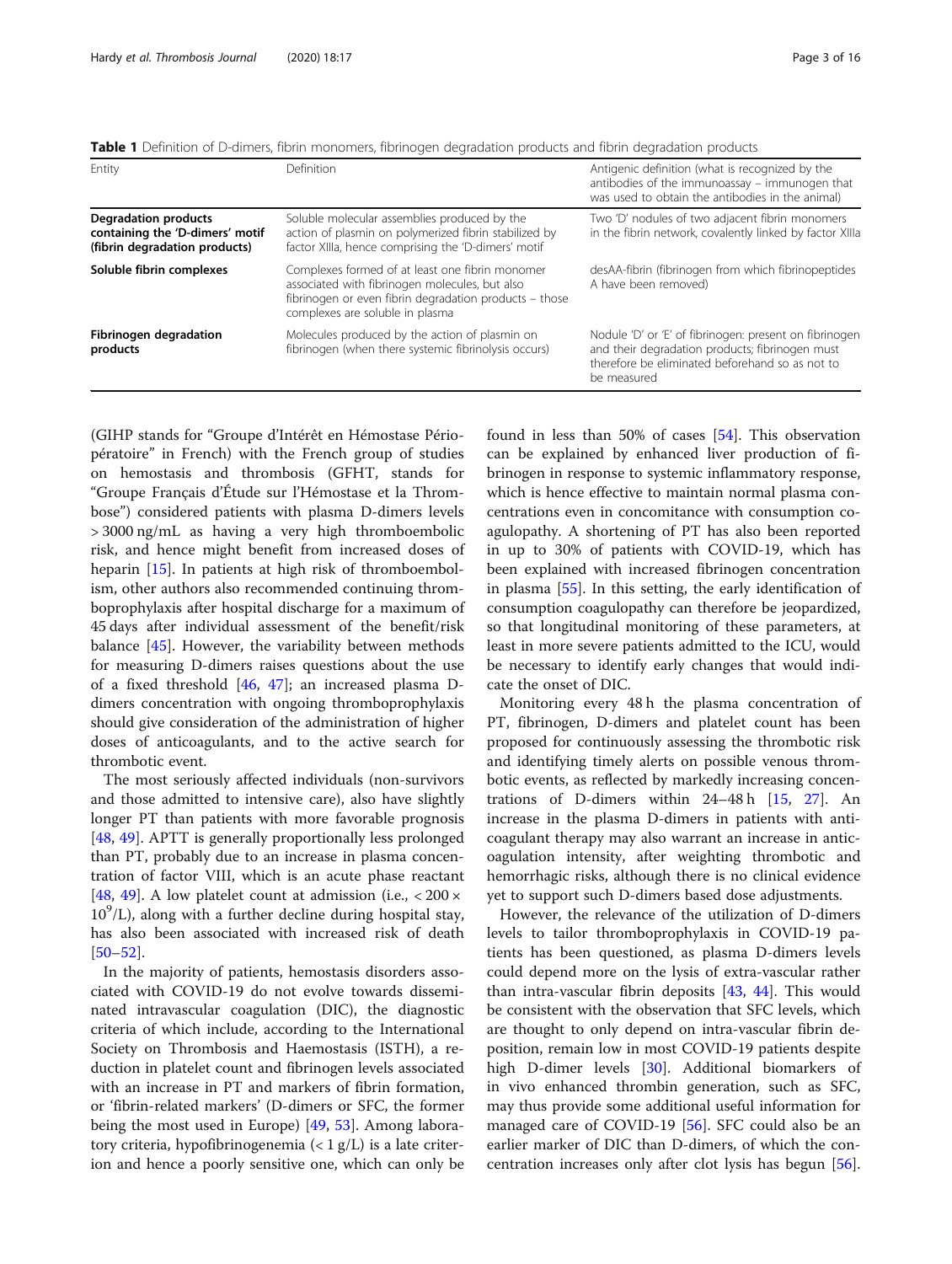|                                       | Main Limitations                                                                                                                    | Indications in COVID-19                           |                                        |          |                       |                                          |                                            |
|---------------------------------------|-------------------------------------------------------------------------------------------------------------------------------------|---------------------------------------------------|----------------------------------------|----------|-----------------------|------------------------------------------|--------------------------------------------|
|                                       |                                                                                                                                     | Evaluation<br>of the<br>thrombotic events<br>risk | Screening of<br>thromboembolic disease | severity | of DIC                | Prognosis: Diagnosis Detection<br>of HIT | Monitoring of<br>unfractionated<br>heparin |
| <b>Platelet count</b>                 | Many causes of thrombocytopenia<br>in the critically ill patient                                                                    |                                                   |                                        | Χ        | Χ                     | Χ                                        |                                            |
| APTT                                  | Major influence of preanalytical step                                                                                               |                                                   |                                        |          |                       | $X$ (*)                                  | Χ                                          |
|                                       | Differences of APTT reagents in their<br>sensitivity to unfractionated heparin,<br>lupus anticoagulant and inflammatory<br>syndrome |                                                   |                                        |          |                       |                                          |                                            |
| Prothrombin<br>Time                   | Influence of the preanalytical step                                                                                                 |                                                   |                                        |          | Χ                     |                                          |                                            |
|                                       | Influence of fibrinogen level                                                                                                       |                                                   |                                        |          |                       |                                          |                                            |
| Fibrinogen<br>(Clauss)                | Lack of sensitivity for the diagnosis of<br>DIC (mostly in infectious/inflammatory<br>setting)                                      | Χ                                                 |                                        | Χ        | Χ                     |                                          |                                            |
|                                       | Possibility of interference of direct<br>thrombin inhibitors with some reagents                                                     |                                                   |                                        |          |                       |                                          |                                            |
| D-dimers                              | Decreased analytical performances in<br>high D-dimers values                                                                        | Χ                                                 | Χ                                      | Χ        | $\boldsymbol{\times}$ |                                          |                                            |
|                                       | Production dependent on the<br>fibrinolytic activity                                                                                |                                                   |                                        |          |                       |                                          |                                            |
|                                       | Cut-offs non commutable between<br>reagents                                                                                         |                                                   |                                        |          |                       |                                          |                                            |
| Soluble fibrin                        | Preliminary validation only                                                                                                         |                                                   | Χ                                      |          | Χ                     |                                          |                                            |
| complexes (AKA 'Fibrin<br>monomers')  | Not evaluated in COVID-19                                                                                                           |                                                   |                                        |          |                       |                                          |                                            |
|                                       | Cut-offs non commutable between the<br>reagents                                                                                     |                                                   |                                        |          |                       |                                          |                                            |
| <b>Fibrinolysis capacity</b><br>tests | Fibrinolysis is assessed in non-<br>physiological conditions                                                                        | Χ                                                 |                                        | Χ        |                       |                                          |                                            |
|                                       | Large array of methods                                                                                                              |                                                   |                                        |          |                       |                                          |                                            |
|                                       | Not evaluated in COVID-19                                                                                                           |                                                   |                                        |          |                       |                                          |                                            |
| Anti-Xa activity                      | Inter-reagent variability                                                                                                           |                                                   |                                        |          |                       |                                          | Χ                                          |
|                                       | Influence of presence/absence of<br>exogenous AT in the reagent                                                                     |                                                   |                                        |          |                       |                                          |                                            |
|                                       | Expensive                                                                                                                           |                                                   |                                        |          |                       |                                          |                                            |
|                                       | Only available 24 h a day 7 days a week<br>in a fraction centers                                                                    |                                                   |                                        |          |                       |                                          |                                            |
| <b>Viscoelastic tests</b>             | Not evaluated in COVID-19                                                                                                           | Χ                                                 |                                        | Χ        |                       |                                          | Χ                                          |
|                                       | Lack of standardization between<br>instruments and centers                                                                          |                                                   |                                        |          |                       |                                          |                                            |
|                                       | Expensive                                                                                                                           |                                                   |                                        |          |                       |                                          |                                            |
| Thrombin generation<br>assays         | Not evaluated in COVID-19                                                                                                           | Χ                                                 |                                        |          |                       |                                          |                                            |
|                                       | High sensitivity to heparins                                                                                                        |                                                   |                                        |          |                       |                                          |                                            |
|                                       | Limited availability in clinical practice                                                                                           |                                                   |                                        |          |                       |                                          |                                            |
|                                       | Expensive                                                                                                                           |                                                   |                                        |          |                       |                                          |                                            |

# <span id="page-3-0"></span>Table 2 Indications and limitations of tests available in the hemostasis laboratory

(\*) Heparin resistance can be due to HIT.

Note: the assessment of the in vivo effect of (any) anticoagulant treatment could be assisted with the monitoring of fibrin-related markers (D-dimers; fibrin monomers)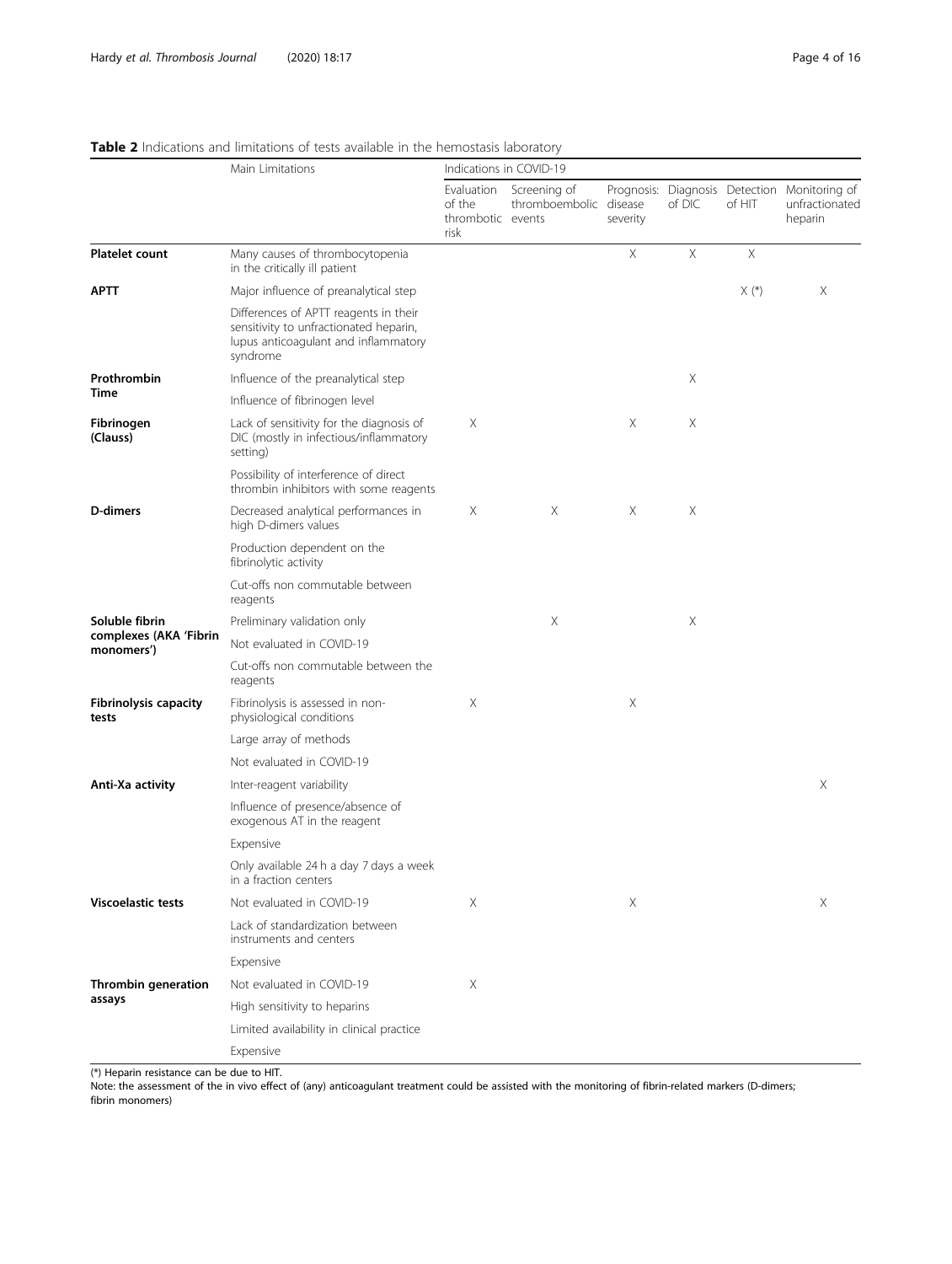Measurement of plasma SFCs has therefore been proposed as an option besides that of D-dimers in the diagnostic scores for DIC proposed by the ISTH and the Japanese society of Thrombosis Hemostasis (JSTH) [[57](#page-12-0), [58\]](#page-12-0). However, the diagnostic thresholds vary considerably from one kit to another (two kits are available to the best of our knowledge: STA-Liatest FM® kit (Stago, Asnières-sur-Seine, France) and Nanopia SF (Sekisui Medical, Japan)), and there is a lack of extensive clinical validation [\[59](#page-12-0), [60\]](#page-12-0). For instance, The STA-Liatest FM® kit (Stago, Asnières-sur-Seine) uses a monoclonal antibody (F405) specific for fibrin monomers. This antibody is produced using desAA-fibrin as immunogen in the presence of an anti-polymerization peptide (Gly-Pro-Arg-Pro, GPRP) [[61\]](#page-12-0). Regarding desAA-fibrin, it is the result of an enzymatic cleavage of purified fibrinogen by the action of batroxobin (reptilase), with the release of fibrinopeptides A only; under those conditions, factor XIIIa cannot have any role, thus there is no 'D-dimer' motif. The evaluation of laboratory performance by an external quality control (EQA performed by ProBioQual) showed an inter-laboratory imprecision (coefficient of variation; CV) of  $\sim$  30% for the three levels of controls tested. The half-life of SFC is slightly shorter than that of D-dimers (i.e., < 6 h), depending on the clinical context though (size and range of molecules produced, fibrinolytic activity and so forth)  $[62]$  $[62]$ . The half-life is hence longer than that of fibrinopeptides A and B (3–5) min), thrombin-antithrombin complexes (TAT; 10–15 min) and prothrombin fragments  $1 + 2$  (90 min) [[63\]](#page-12-0), so that is less dependent on the time of blood collection, considering that activation of coagulation cannot be a continuous, steady process. Nevertheless, the influence of the time elapsed between thrombosis onset, blood collection, and measurement, as well as the potential influence of anticoagulants remain to be studied [[56\]](#page-12-0). For all assays, in particular for fibrinopeptides and TAT, the influence of preanalytical artifacts (thrombin formed during blood collection and processing) should be considered [[56](#page-12-0)]. At this stage, additional evidence is needed to define the incremental clinical value of SFC over Ddimers in COVID-19 hemostasis monitoring.

# Limitations of measurement of the plasma concentration of D-dimers

Even if the usefulness of D-dimer testing in the management of COVID-19 patients remains uncertain, some expert groups suggested the use of this parameter together with clinical variables to stratify patients according to their thrombotic risk and determine thromboprophylaxis intensity accordingly [[15](#page-11-0)–[19](#page-11-0)]. This implies that test results shall be timely and reliable, and accurate threshold values need to be defined according to the specific clinical context and the immunoassay used.

Soluble fibrin degradation products containing the Ddimer motif constitute a heterogeneous set of molecules produced during degradation of polymerized fibrin network, which has been previously covalently cross-linked by activated factor XIII. This explains differences observed between fibrinogen and fibrin degradation products (FDP), the former being generated by degradation of fibrinogen from the fibrinolytic system (Fig. [1](#page-5-0)) [[58\]](#page-12-0). A large inter-laboratory variability has been reported for the measurement of the plasma D-dimers concentration, which mostly reflects the different assay methodologies, the different mix of antibodies with variable antigenic specificity, the individual calibration and the variation of measuring units  $[64-66]$  $[64-66]$  $[64-66]$ . The lack of internationally certified calibrators and quality controls also challenges to achieve better degree of universal harmonization. The large inter-individual variability (depending among others on renal function), is a further source of uncertainty in test results interpretation. A diagnostic threshold that has been validated within a specific clinical setting, using a certain assay, cannot be translated to different analytical conditions and different clinical settings [\[67\]](#page-12-0). The diagnostic thresholds shall hence be validated according to the method used and for the intended diagnostic purpose. Most of the available D-dimers assays have also been developed to have the best reproducibility around the threshold value used for excluding deep vein thrombosis and/or pulmonary embolism, which is usually around 500 ng/mL. Therefore, their performance at higher values, such as those proposed for initiating high dose anticoagulation in COVID-19 patients (i.e., over 3000 ng/mL), is probably suboptimal and would need to be assessed in order to avoid the use of inaccurate results in these patients. For example, external quality controls performed with moderately elevated D-dimers samples (target value 4000 ng/mL FEU) identified method-specific D-dimers means ranging from 470 to 10,150 ng/mL FEU (all methods coefficient of variation: 23%) [\[68](#page-12-0)]. As a possible solution, the threshold values of plasma D-dimers could be adjusted based on assay methodology. For example, for DIC diagnosis according to the ISTH definition, the appropriate D-dimer cut-off value for 2 points ranged from 3500 ng/mL to 6500 ng/mL, depending on the reagents used [\[69](#page-12-0)].

The potential impact of many preanalytical variables on measurement of plasma D-dimers should also be considered, as this test is vulnerable to the excessive presence of free hemoglobin in plasma, and becomes virtually uninterpretable when the plasma free hemoglobin concentration is over 30 g/L [[70\]](#page-12-0). Hyperlipemia, hyperbilirubinemia or a high concentration of immunoglobulins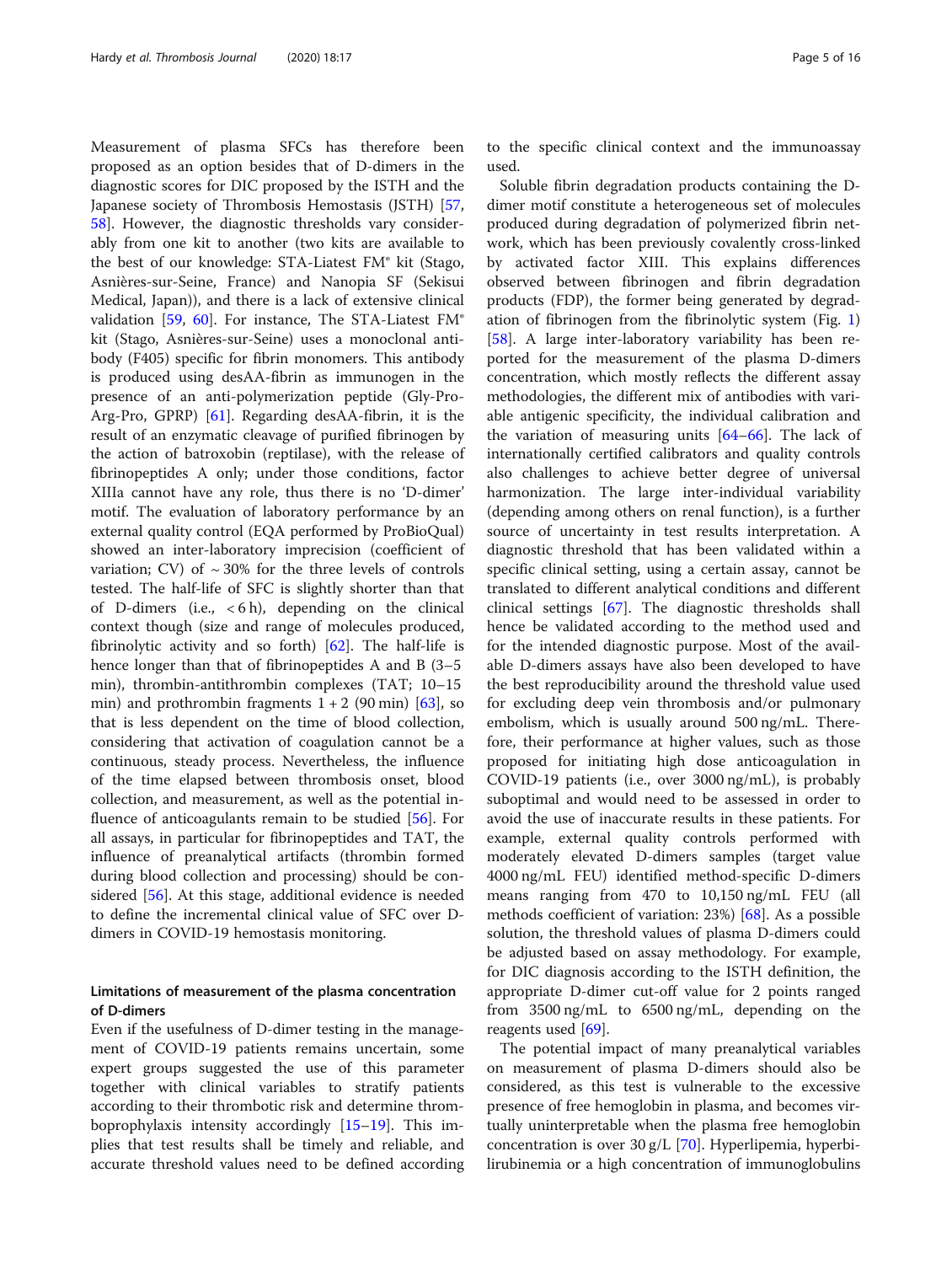<span id="page-5-0"></span>

polymers then aggregate laterally to make fibers (not shown). Activated factor XIII covalently crosslinks adjacent D regions (belonging to two fibrin monomers), which tightens the fibrin strand, increases clot stiffness, and makes it more resistant to degradation by plasmin. Other crosslinks also occur, not shown here for simplicity's sake. The physical state is a gel - such polymerized structures are no longer soluble. During fibrinolysis, plasmin can cleave fibrin polymers between adjacent D and E regions, but cannot separate covalently linked D regions. This produces fibrin degradation products of different size, containing the 'D-dimer' motif, and when small enough are soluble. FM can escape in the fluid plasma phase, the more so if formed in a disseminated manner (systemic thrombin generation), and then quickly binds to fibrinogen molecules, or fibrinogen degradation products, bringing the polymerization process to an end; they hence remain soluble because they are small enough. These compounds are known as 'soluble fibrin complexes' (SFC). In the presence of hyperfibrinolysis (systemic, disseminated), PAI-1 (plasminogen activator inhibitor) and alpha2-antiplasmin can be overwhelmed, and uninhibited plasmin can diffuse in the plasma fluid phase; under those conditions, plasmin can also cleave fibrinogen molecules, resulting in fibrinogen degradation products production. 'FDP' may refer to both fibrinogen and fibrin degradation products

can also generate a bias in the measurement, though the influence of these conditions has been less studied [\[70](#page-12-0)]. However, it has to be considered in the context of COVID-19 due to the high concentration of immunoglobulins measured in some of these patients 2 weeks after the symptom onset [[71\]](#page-12-0).

# Laboratory investigation of fibrinolysis

Many of the methods available for the study of fibrinolysis have significant drawbacks. Fibrinolysis assays are technically challenging, time consuming and cannot be easily automated, thus explaining their underuse in clinical laboratories. Under physiological circumstances,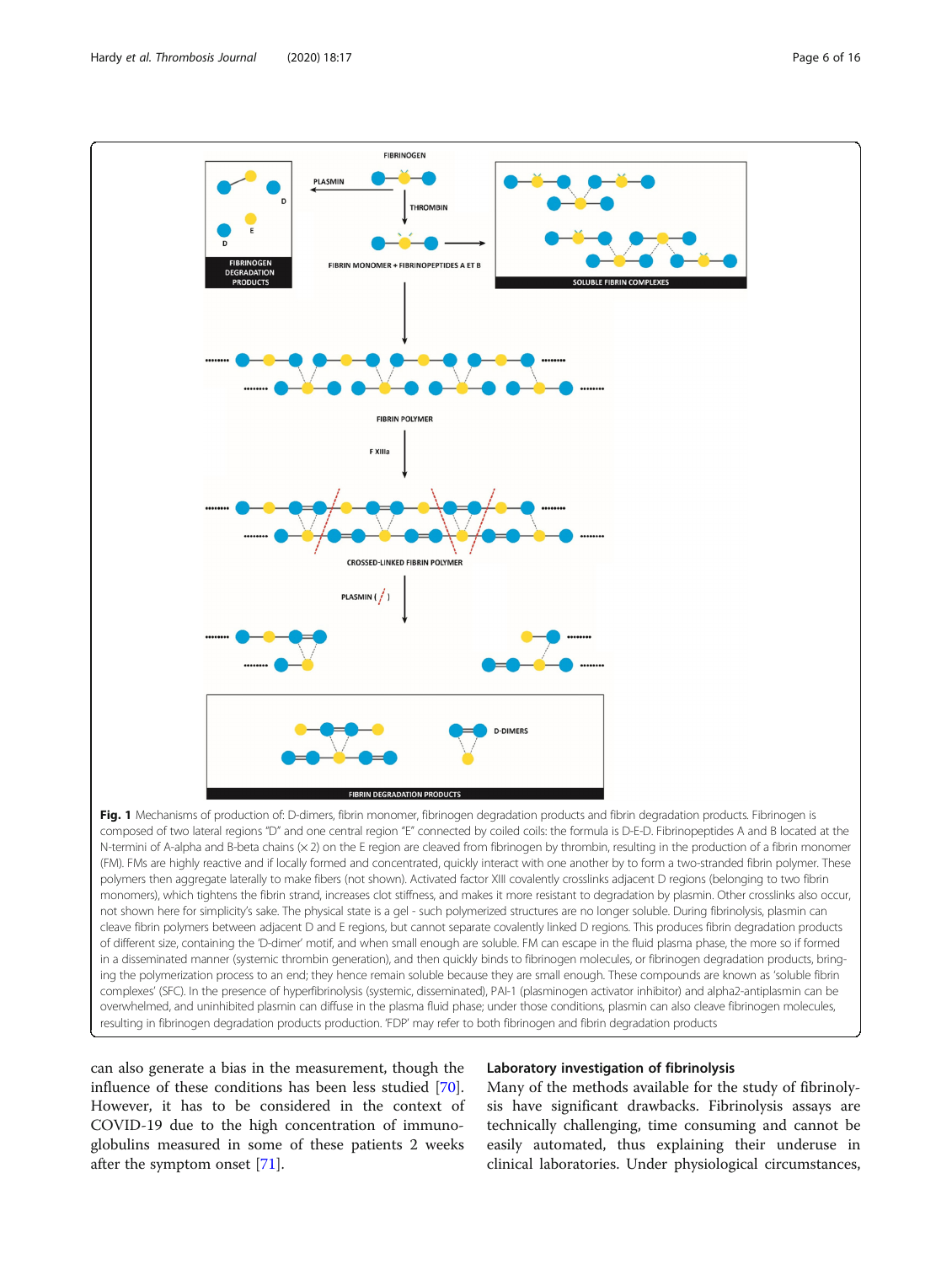fibrinolysis takes many hours or days to develop in healthy blood after clotting, and this is indeed a major limitation for rapidly assessing the 'global fibrinolysis capacity' (GFC). The accelerated (albeit remaining long) assessment of fibrinolysis needs prior removal of inhibitors or the addition of tPA to initiate plasmin generation, complicating our appraisal of what is going on in vivo. Plasma-based systems, for example, where clotting and lysis may be easily monitored with turbidimetric assessment, need tPA to accelerate the reaction [[72\]](#page-12-0). Alternatively, euglobulin may be prepared from plasma, thus lowering the concentration of fibrinolytic inhibitors (including PAI-1 and antiplasmin) [\[73](#page-13-0), [74\]](#page-13-0).

Individual components of the fibrinolytic system can also be measured. Although interesting evidence is emerging especially for PAI-1 in COVID-19 [\[30\]](#page-12-0), its measurement is limited by large inter-laboratory variability, which is attributable to the different assay methodology, antigenic specificity of the antibodies, the lack of internationally certified calibrators and quality controls, as well as to the many measuring units that can be used for reporting data.

Interestingly, PAI-1 follows a circadian rhythm in humans, with a morning peak (around 8 AM) independent from the sleep pattern [[75,](#page-13-0) [76\]](#page-13-0). The time-interval between blood collection and analysis, the anticoagulant used in sample tubes and storage temperature are other variables that are known to have an impact on plasma PAI-1 measurement [\[77](#page-13-0)–[79\]](#page-13-0).

A weak stability at room temperature of the plasma used for assessing fibrinolysis (and especially PAI-1) has been occasionally described, whilst hemolysis (with release of cell free hemoglobin and other intracellular components) may contribute to produce an inhibitory effect on some fibrinolysis assays [\[80](#page-13-0)]. The contact phase (i.e., activated factor XII) also stimulates fibrinolysis through conversion of single chain urokinase-type plasminogen activator (scu-PA) in uPA [[81\]](#page-13-0). Therefore, standardization of preanalytical and analytical steps is of utmost importance for obtaining accurate and reliable results of most fibrinolysis assays.

Regarding viscoelastic tests, ROTEM and TEG currently lack sensitivity to disordered fibrinolysis but there is still room for improvement [[82\]](#page-13-0).

As some extracellular vesicles are able to facilitate plasmin generation, it would be interesting to assess the contribution of such vesicle-dependent fibrinolytic activity in COVID-19 [[83](#page-13-0), [84](#page-13-0)].

# Viscoelastic tests

Viscoelastic tests (VETs) are "global" hemostasis tests evaluating mechanical properties of the clot as it forms and lyses. The most frequent used VETs comprise thromboelastography (TEG) and rotational

thromboelastometry (ROTEM). These commercial assays are embedded in the care for critically ill patients in many institutions, in particular for guiding transfusion management in patients at high risk of bleeding. In general, these assays are sensitive to detect hypocoagulability related to consumption of coagulation factors like fibrinogen, but hypercoagulability can also be detected. Indeed, increased clot firmness has been associated with occurrence of venous thromboembolism (VTE) in various clinical settings [[85](#page-13-0)–[91](#page-13-0)], and has hence been proposed for evaluating the thrombotic risk associated with SARS-CoV-2 infection.

In COVID-19 patients, whole blood rotational thromboelastometry (ROTEM) has been able to detect accelerated clot formation and increased clot strength, persisting for at least 5 days [\[92\]](#page-13-0). Similar findings were reported by other groups using ROTEM and Quantra instruments, with both elevated platelets and fibrinogen contribution to clot strength [[93](#page-13-0), [94](#page-13-0)]. Increased heparin prophylaxis dose was associated with attenuation of fibrinogen contribution to clot strength and fibrinogen level, although lacking control conditions, this may have been a chance finding. Data regarding fibrinolysis evaluation in COVID-19 using VETs is sparser; hypofibrinolysis has been identified in one study [[95\]](#page-13-0), although another could not confirm this result [[92\]](#page-13-0). Only one study evaluated the association between clinical outcomes and VETs parameters in COVID-19. The authors identified that the lack of clot lysis at 30 min on citrated kaolin TEG with heparinase was associated with VTE, whereas increased clot strength was not [[95](#page-13-0)]. The combination of absence of lysis at 30 min with D-dimers levels > 2600 ng/mL was also strongly associated with VTE and with the need for dialysis [[95\]](#page-13-0). Nonetheless, the place of VETs in the management of COVID-19 deserves further evaluation.

When using VETs, some drawbacks have to be considered. First, these tests are generally poorly sensitive to platelet function and mild fibrinolysis disorders [\[96,](#page-13-0) [97](#page-13-0)], and their sensitivity to fibrinogen levels is quite variable depending on the test methodology [[98\]](#page-13-0). Second, even if considered as being global tests, they do not evaluate the contribution of endothelium, whose dysfunction likely contributes to COVID-19 associated hemostasis disturbances [[34\]](#page-12-0). Moreover, similarly to D-dimers and SFC, correlation between methods is moderate, and interlaboratory variation is high [[99](#page-13-0)], but probably improving with introduction of new methods (ROTEM Sigma<sup>®</sup>, TEG6S® and Quantra®). Regarding preanalytical conditions, the time-interval between blood collection and VET [\[100](#page-13-0), [101\]](#page-13-0), anticoagulants and/or additives used in sample tubes [[102,](#page-13-0) [103](#page-13-0)], over or underfilling of blood tubes  $[104]$ , hemolysis  $[105]$  and hematocrit  $[106-108]$  $[106-108]$  $[106-108]$  $[106-108]$ can influence the test results. Pneumatic tubes transport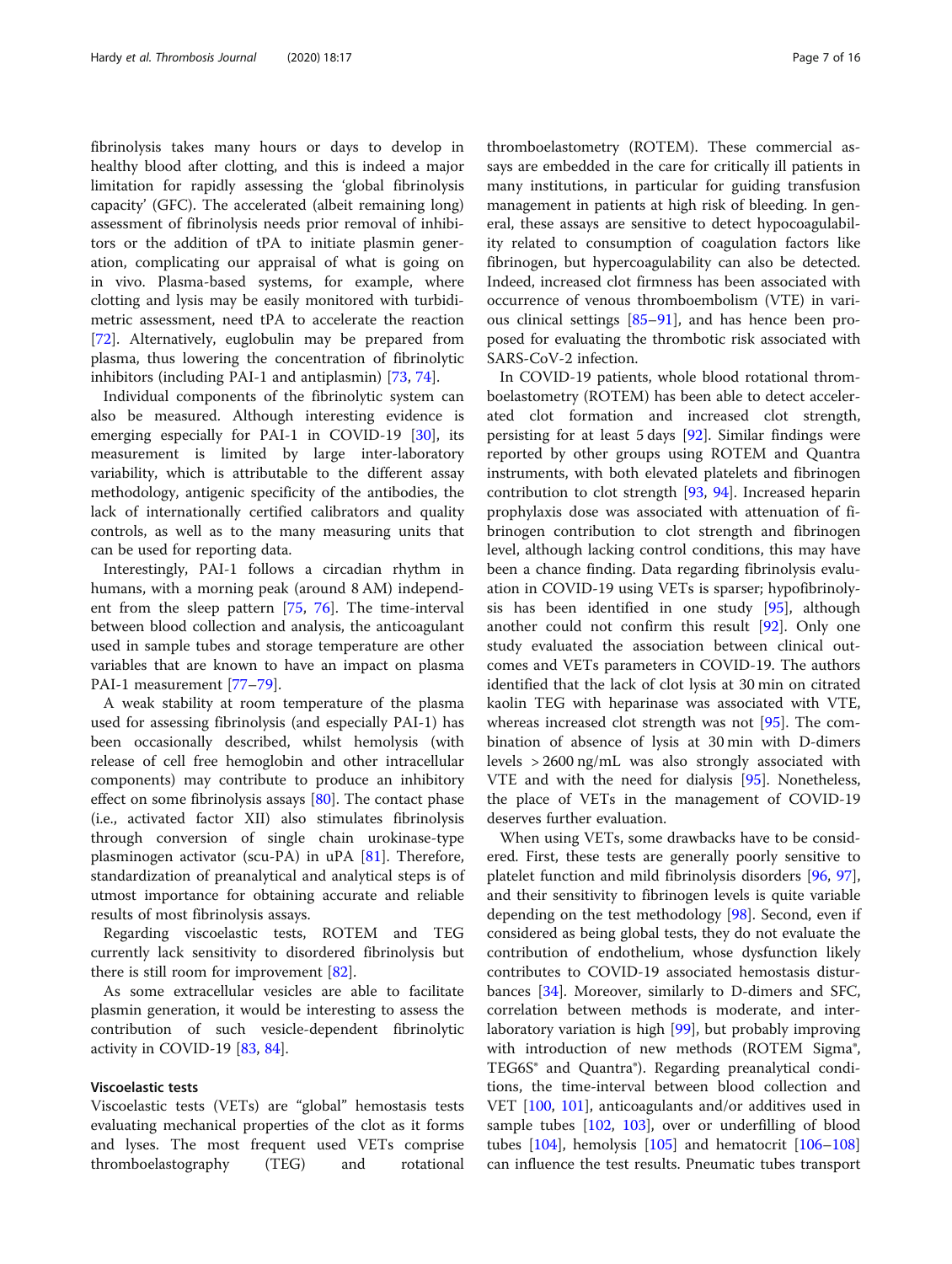systems (PTS) may also exert little influence on test results, depending on acceleration forces of the local system [\[109](#page-13-0)–[112\]](#page-13-0). Therefore, this effect should be evaluated locally when utilization of PTS is considered for blood sampled for VETs. Finally, the accuracy of these tests for bleeding management or thrombotic risk stratification has not been validated in any hyperinflammatory context. Caution is therefore required when using VETs in COVID-19 patients, and further studies are needed to precise their added value in the management of these patients.

# Thrombin generation assay

Thrombin generation assays (TGA) enable an integrative approach of coagulation. Commercial assays include Technothrombin® TGA kit from Technoclone and Calibrated Automated Thrombogram® (CAT) and ST-Genesia® from Stago Diagnostica [\[113,](#page-13-0) [114](#page-13-0)]. While TGA may be used to detect hypercoagulability, the frequent use of heparin/low molecular weight heparin (LMWH) in hospitalized COVID-19 patients could make this test relatively unsuitable for evaluating hypercoagulability. Modification of the TGA conditions, i.e. by adding polybrene or heparinase as neutralizing agent [\[115](#page-13-0)], could be of interest to eliminate heparin. However, data has not been reported yet in COVID-19 patients. Of note, preanalytical variables and choice of the reference plasma to normalize the result also have important impact on TGA measurement and must be controlled in order to reduce the variability of measurement [\[116\]](#page-13-0).

# Anticoagulation - laboratory monitoring

Due to the high thrombotic risk associated with this infection, systematic antithrombotic prophylaxis should be administered and to date, parenteral administration of a heparin preparation is the preferred procedure in the hospital setting.

## Choice of anticoagulant

LMWH is recommended as first-line therapy for the prophylaxis of VTE in hospitalized COVID-19 patients [[15,](#page-11-0) [20](#page-11-0), [117](#page-13-0), [118\]](#page-14-0). Direct oral anticoagulants (DOACs) or vitamin K antagonists, are not recommended because of the risk of drug interactions, among others with some antiviral drugs, the expected broad fluctuation in plasma concentrations (for DOACs), especially in patients at higher risk of rapid clinical deterioration, and because of the late onset of anticoagulation and higher risk of bleeding with VKA [[119\]](#page-14-0). Heparin, and especially the long heparin chains, was reported to also exhibit antiinflammatory activity in addition to the anticoagulant effect, by binding and neutralizing inflammatory cytokines and acute phase proteins, while potentially exerting a protective effect on endothelium [[120](#page-14-0)]. It also interferes with neutrophils recruitment into tissue and impairs neutrophil function by inhibiting the activity of the neutrophil protease's human leukocyte elastase and cathepsin G, which can promote inflammation [[121](#page-14-0), [122](#page-14-0)]. It has also been hypothesized that heparin may hinder the interaction between the virus and the host cell through non-specific ionic bond, and thus may contribute to decrease the rate of infected cells [[120](#page-14-0), [123](#page-14-0)]. However, we do not yet know precisely to what extent heparin is clinically effective in this infection.

Compared to UFH, LMWH has better bioavailability after subcutaneous administration and longer duration of action, allowing daily administration in one or two injections. No regular laboratory monitoring is necessary for treatment with LMWH because of the predictable anticoagulant activity after administration of doses adjusted to body weight on the one hand, and the lack of formal association demonstrated between laboratory tests results and clinical efficacy or complications on the other [\[124\]](#page-14-0). However, a single anti-Xa activity measurement can be proposed in case of administration of high or intermediate doses in a patient with moderate renal impairment, with a BMI <  $18 \text{ kg/m}^2$  or >  $30 \text{ kg/m}^2$ , or during pregnancy, mainly to rule out drug accumulation [[125\]](#page-14-0). In the event of increased doses in patients at enhanced thrombotic risk, measurement of anti-Xa activity is also recommended 4 h after the third dose to exclude accumulation. The anti-Xa value must be based on a calibration curve with the specific heparin type and interpretation of test result must also be made for the same compound; e.g. with therapeutic doses of enoxaparin, the mean peak concentration observed is 1.2 IU/ mL. This measurement can be repeated for example in case of renal function impairment.

UFH is only recommended in case of severe renal failure (creatinine clearance according to Cockcroft-Gault equation < 30 mL/min), extracorporeal membrane oxygenation (ECMO) [[15](#page-11-0)] or significant bleeding risk (shorter half-life than LMWHs, easier neutralization by protamine) [\[126\]](#page-14-0). The risk of heparin-induced thrombocytopenia (HIT) is also much higher with UFH [[127\]](#page-14-0). Regular laboratory monitoring during anticoagulation is necessary because of the high inter- and intraindividual variability in the anticoagulant response [\[125](#page-14-0)].

# Laboratory monitoring of unfractionated heparin treatment

Adjustment is thought to be required because of high inter and intra-individual variability. Historically, adjustment of UFH dosage was based on APTT. The measurement is performed 4 to 6 h after initiation and any dose change, and once a day at least, to reach a target APTT ratio between 1.5 and 2.5. This therapeutic target dates from work in 1972 and has never been confirmed in large clinical studies [\[128\]](#page-14-0). Since then, the number of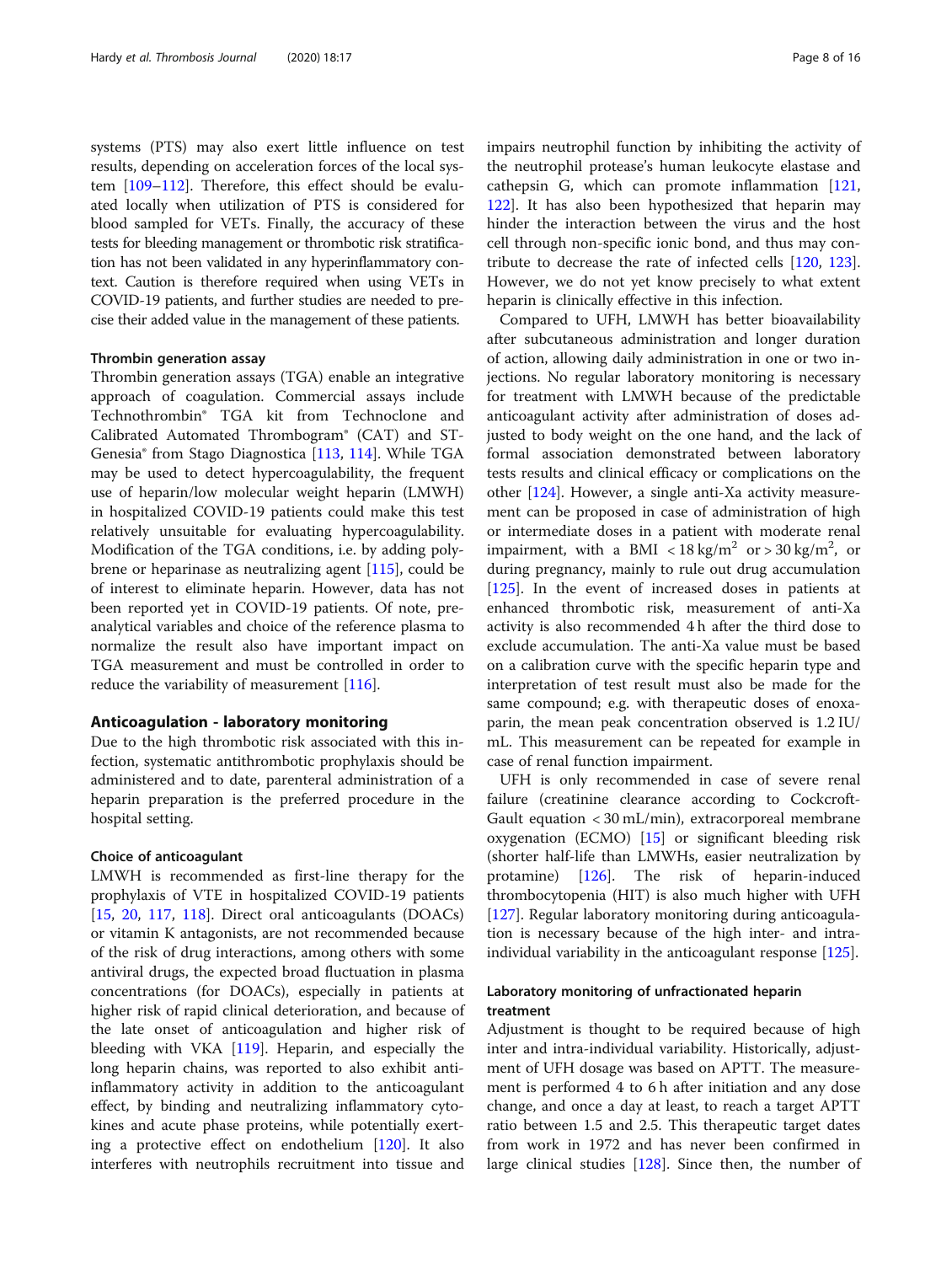reagents used for the APTT has exponentially increased, the sensitivity of which is very different both to heparin and biological interference (including several proteins of the acute phase) [[129](#page-14-0)–[131](#page-14-0)]. Therefore, calculation of the APTT ratio corresponding to an anti-Xa activity between 0.3 and 0.7 IU/mL would be recommended for each analyzer and each new batch of reagents. This calculation should best be performed with plasma samples from patients treated with UFH because the use of plasma spiked with UFH gives less relevant results due to the influence of the metabolism of heparin in vivo and its bioavailability [[132\]](#page-14-0). For some reagents, the relationship between heparin levels and APTT is linear, but this can change in case of significant inflammation [[133\]](#page-14-0). Most importantly, APTT is very dependent on pre-analytical conditions. Among others, platelet factor 4 (PF4) released by activated platelets during inadequate sampling procedure or prolonged delay before centrifugation can neutralize part of the heparin, leading to a risk of underestimating its activity [[134](#page-14-0)].

Several biological parameters can cause a prolongation of the APTT (e.g. high CRP, presence of lupus anticoagulants, coagulation factors deficiency, high plasma concentration in FDPs which oppose the polymerization of fibrin) or its shortening (e.g. increased plasma concentration of acute phase proteins such as FVIII and fibrinogen)  $[63, 135, 136]$  $[63, 135, 136]$  $[63, 135, 136]$  $[63, 135, 136]$  $[63, 135, 136]$  $[63, 135, 136]$ . The influence of these parameters will also depend on assay methodology, the type of reagents, and has a high inter-individual and intraindividual (i.e., during hospitalization) variability [[137](#page-14-0), [138](#page-14-0)]. For these reasons, the GFHT advises against the use of APTT for monitoring treatment with UFH [\[133](#page-14-0)]. Moreover, the use of APTT is problematic when this test is prolonged prior to initiation of UFH treatment (for example, in case of lupus anticoagulants or coagulation factors deficiency); anti-Xa target should also consider the etiology of this prolongation when clinically relevant (i.e. defects with a bleeding risk).

In COVID-19, the increased plasma concentrations of fibrinogen and FVIII can cause a shortening of APTT (observed in 16% of affected patients) [[55](#page-12-0)], and this may lead to underestimating the anticoagulant effect of heparin. This situation can contribute to excess heparin dosing, enhancing the bleeding risk, and underlines the importance of collecting a basal APTT value before anticoagulation. This can be problematic in some settings, e.g. in the ICU, where patients are frequently transferred with anticoagulation already started at intermediate or therapeutic doses [[13](#page-11-0)]. Conversely, APTT prolongation may be related to the transient increased levels of antiphospholipid antibodies, a situation encountered during viral infections [[139\]](#page-14-0), including COVID-19 [[10,](#page-11-0) [140](#page-14-0)–[143](#page-14-0)], or when CRP is high [[138\]](#page-14-0), thus leading to a risk of heparin underdosage. Lupus anticoagulant screening can also be falsely positive in the presence of variables prolonging clotting time of tests used for its screening (for example, elevated CRP or presence of anticoagulants, among which heparin) [\[143](#page-14-0)–[146\]](#page-14-0). The APTT may also be prolonged in the presence of DIC (which is relatively rare in COVID-19). In this situation, its measurement by means of an optical system may become uninterpretable: an immediate and gradual decrease in light transmittance can be observed even before clot formation due to the presence of a complex between CRP and very low density lipoproteins in the presence of calcium [\[147\]](#page-14-0), thus rendering the measurement unreliable [[148](#page-14-0)]. Therefore, mechanical methods are advisable in this circumstance, where measurement anti-Xa activity may even be the best choice.

Thus, heparin monitoring with aPTT may be challenging in COVID-19 patients due to the hyper-inflammatory status of the patient. Indeed, the high fibrinogen and factor VIII levels, the interference of CRP (depending on the reagents used) and also the potential presence of antiphospholipid antibodies may affect the aPTT. Therefore, anti-Xa activity seems more suitable to monitor UFH treatment in these patients and more generally in ICU patients for the very same reasons. However, there are several caveats here as well. First, FXa is not the essential target of UFH. Its inhibition is studied under very artificial conditions: in the fluid phase (and not within the prothrombinase complex formed on a phospholipid surface) and in a calciumdepleted medium. The in vivo inhibitory activity of UFH is indeed three times stronger towards FIIa than FXa [\[149](#page-14-0)]. This difference is further artificially increased in vitro by use of low calcium concentrations in the assay mixture: the anti-Xa activity was halved under these conditions, compared to physiological concentrations of calcium, but the effect of low calcium on anti-IIa activity is more limited [[149\]](#page-14-0). Having mentioned that, a good correlation exists in vitro between anti-Xa and anti-IIa activities, thus enabling the use of the former test to assess the effect of heparin therapy. The anti-Xa assay consists of measuring in vitro the residual activity on a chromogenic substrate specific for FXa added to citrated plasma. Compared to APTT, this test has the advantage of being less vulnerable to biological interference (possible interference of free hemoglobin and bilirubin in case of significant elevation [\[150](#page-14-0)]) and less dependent on pre-analytical conditions - with the notable exception of PF4 released in vitro by platelets. Even if the validity of anti-Xa activity of UFH in the presence of an important inflammatory syndrome has not been formally established (or for that matter under any circumstances), this measure will be less impacted in this context, particularly if the reagents contain antithrombin (AT). However, it is not advisable to use kits with exogenous AT to avoid overestimation of anticoagulant activity in case of AT deficiency, with risk of heparin underdosing. The plasma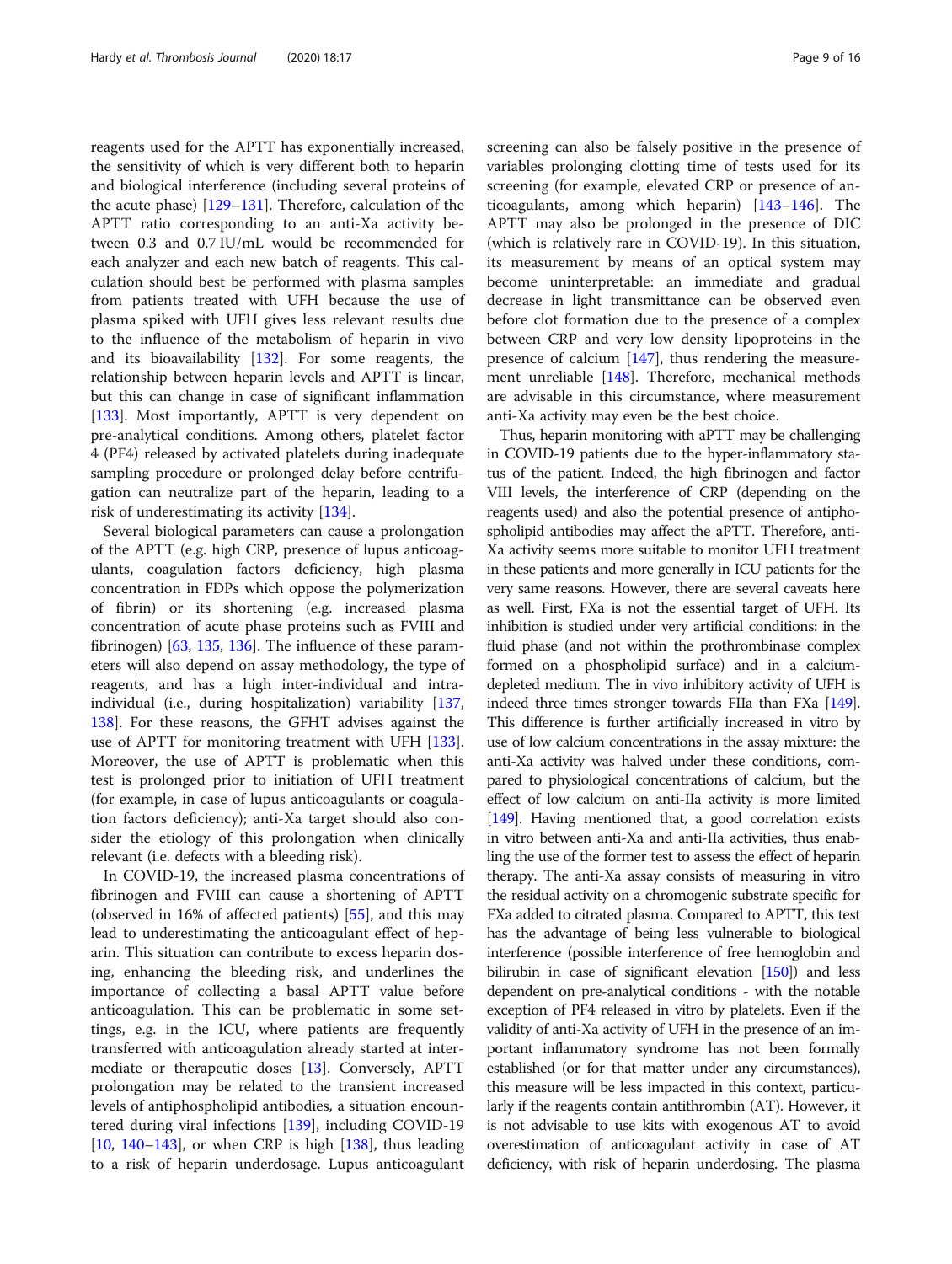concentration of AT can indeed decrease in case of sepsis [[151\]](#page-14-0). Only few data are available on the sensitivity of kits without exogenous AT to changes in plasma AT concentration [\[152](#page-14-0)]. Some reagents also contain dextran sulfate, which will displace heparin from its non-specific binding (including PF4). Particularly, the influence of PF4 released by activated platelets is therefore minimized, which is favorable for limiting the impact of pre-analytical conditions on test result, but problematic when the concentration of PF4 is actually high in vivo. Unlike a 'global' test like APTT, the measurement of anti-Xa activity is insensitive to fluctuations in the underlying hemostatic state (for example, coagulation factor defect following hemorrhage or DIC), which should prompt an adjustment in therapeutic targets to the clinical context and the possible identification of such defects. Finally, significant variability in heparin sensitivity has been reported between the different commercial kits [\[153](#page-14-0)–[156](#page-14-0)].

The therapeutic range in terms of anti-Xa activity is considered between 0.3 and 0.7 IU/mL [\[125\]](#page-14-0). These values are derived from the work of 1972 that was previously mentioned. It was hence inferred from the APTT target to be reached for secondary prevention of VTE. The bottom line is that it lacks validation for the same reasons [[157](#page-14-0)]. The application and interpretation of these tests in a hyperinflammatory context also raises important questions. Given the very high thrombotic risk described or suspected in some subgroups of patients, the GIHP suggested narrowing the target of anti-Xa activity in the upper zone, to 0.5–0.7 IU/mL, for those at the highest thromboembolic risk [[15](#page-11-0)]. This increase in dosage, not supported by objective data, remains debated [\[20](#page-11-0)–[23](#page-11-0)], whilst ongoing prospective, multicenter clinical trials aim at addressing this question. In addition to the selection of patients who could potentially benefit from increased doses of anticoagulants, the question of treatment duration is a major one. The resolution of the inflammatory syndrome should be accompanied by a reduction in the thrombotic risk, thus exposing the patient to excessive anticoagulation and risk of bleeding when higher doses of heparin are maintained. However, no firm recommendation on duration and intensity of COVID-19 anticoagulation can be made at this time.

In patients receiving UFH, a laboratory resistance to the anticoagulant effect of heparin, arbitrarily defined by failure to reach the therapeutic target despite the administration of doses  $>1.5$  times usual doses, which are about 400 to  $600$  U/kg/24 h [[158,](#page-14-0) [159](#page-14-0)], is frequently observed in COVID-19 [[13](#page-11-0), [160](#page-14-0)], and adds to the clinical resistance previously outlined (occurrence of thrombotic events under well-conducted drug thromboprophylaxis). The hyperinflammatory context could also explain part of this observation. Indeed, UFH is able to nonspecifically bind several acute phase proteins as well as activated endothelial cells and platelets, thus limiting its anticoagulant activity [[161](#page-14-0), [162\]](#page-14-0). The administration of an initial bolus of UFH is therefore needed to saturate non-specific fixation [\[163](#page-14-0)]. The increased plasma concentration of fibrinogen and FVIII will also contribute to generate heparin resistance when the effect is monitored with the APTT, which is less likely to be observed when anti-Xa activity is used. Acquired AT deficiency by consumption or production defects (negative protein of the acute phase) could also contribute to the heparin resistance observed in some COVID-19 patients  $[151]$  $[151]$ , especially those most seriously affected  $[10]$  $[10]$  $[10]$ , [49\]](#page-12-0), but in most patients it does not justify the prescription of AT concentrates. To the best of our knowledge there is one single prospective interventional study on UFH monitoring in case of laboratory heparin resistance. In this study, the utilization of anti-Xa activity instead of aPTT permitted to avoid UFH dosage escalation with similar clinical outcomes [[164](#page-14-0)]. Whether this holds true for COVID-19 patients remains to be established. When heparin resistance is suspected based on APTT values, UFH shall be administered according to the anti-Xa activity [[165\]](#page-15-0). The advantages and limitations of APTT vs anti-Xa for UFH monitoring are summarized in Table [3](#page-10-0).

### Diagnosis of heparin-induced thrombocytopenia (HIT)

A final aspect of heparin monitoring is screening for HIT. A platelet count should be performed before administering the first injection of heparin, if possible, or as soon as possible thereafter. In the COVID-19 setting, it is reasonable to monitor the platelet count regularly between the 4th and the 14th day following the initiation of heparin therapy (once or twice a week in case of LMWH treatment, two to three times a week during UFH treatment), then once a week until the end of the first month of therapy. The development of thrombocytopenia (<  $100 \times 10^9$ /L) or the rapid decrease in platelet count (especially if ≥50% in less than 24 h) should then suggest the diagnosis of HIT [\[166](#page-15-0)]. However, especially in the presence of acute inflammation and infection, other etiologies may explain a decrease in platelet count. Therefore, a systematic evaluation of clinical probability of diagnosis allows better identification of patients in whom the occurrence of this complication must be suspected, and for whom laboratory work-up for HIT antibodies is indicated. This evaluation is generally performed with the 4Ts' score, much studied [[167,](#page-15-0) [168](#page-15-0)] [\[159](#page-14-0)], despite its limitations, particularly in more complex situations such as those encountered in ICU (no consensus on the drugs responsible for thrombocytopenia, many other causes of thrombocytopenia, very high negative predictive value but not absolute (e.g. thrombosis in the absence of thrombocytopenia), insufficient data on platelet count, weak agreement in the determination of the 4th criteria (other causes of thrombocytopenia)) [\[166](#page-15-0), [169](#page-15-0), [170\]](#page-15-0).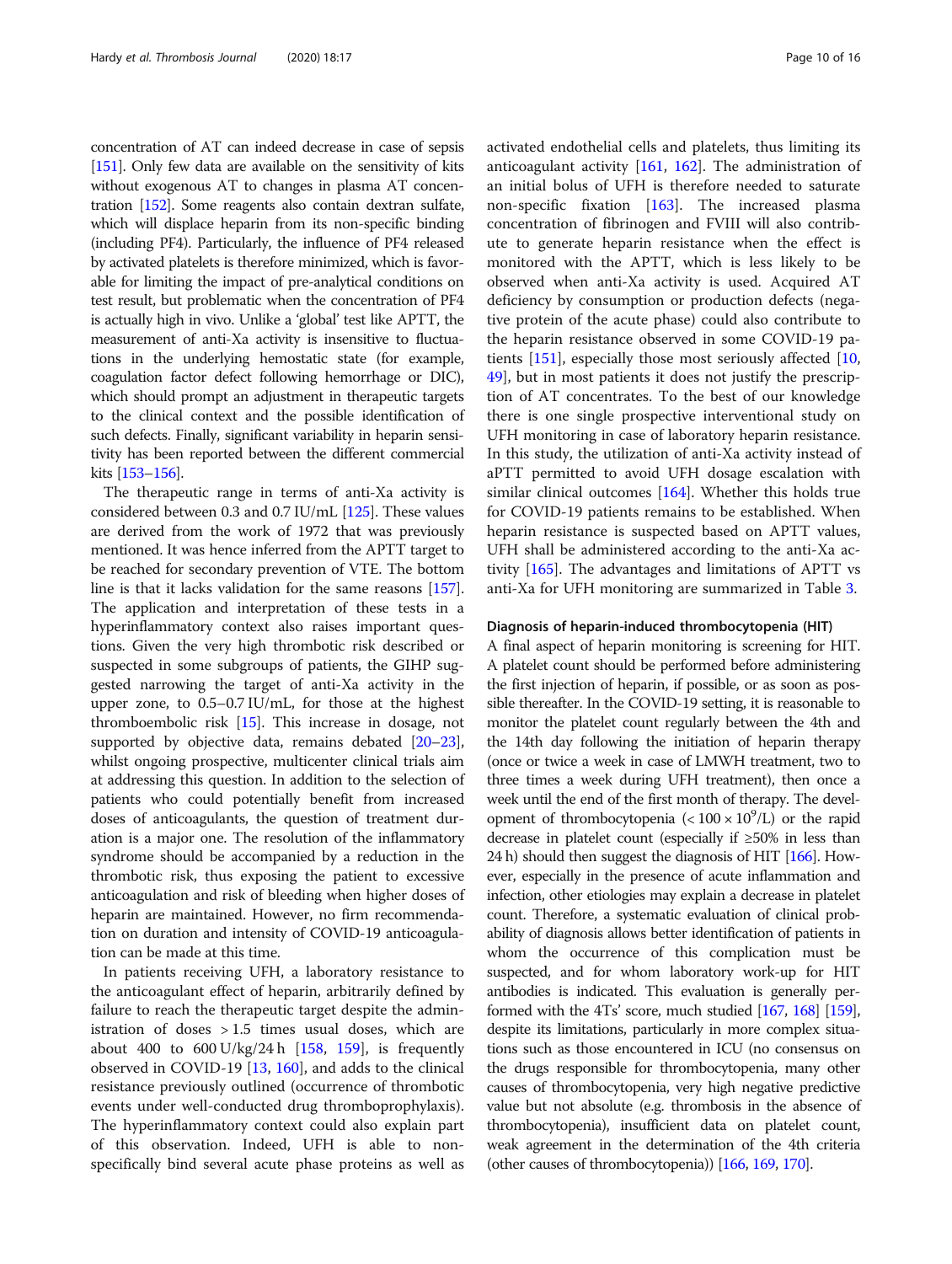|                                              | Advantages                                                                                                     | Limits                                                                                                                                                                                       |  |  |  |  |
|----------------------------------------------|----------------------------------------------------------------------------------------------------------------|----------------------------------------------------------------------------------------------------------------------------------------------------------------------------------------------|--|--|--|--|
| <b>APTT</b><br>- largely available, low cost |                                                                                                                | - numerous interferences; optical methods can be unreliable in case of DIC                                                                                                                   |  |  |  |  |
|                                              | - sensitive to clinically relevant changes of coagulation<br>(coagulation proteins increases or deficiencies)  | - heparin sensitivity is highly reagent dependent                                                                                                                                            |  |  |  |  |
|                                              |                                                                                                                | - APTT prolongation target needs to be established for each new batch of<br>reagents                                                                                                         |  |  |  |  |
|                                              |                                                                                                                | - APTT before UFH needed                                                                                                                                                                     |  |  |  |  |
|                                              |                                                                                                                | - clinically irrelevant changes, or of dubious clinical relevance                                                                                                                            |  |  |  |  |
|                                              |                                                                                                                | APTT prolonged with:                                                                                                                                                                         |  |  |  |  |
|                                              |                                                                                                                | · presence of antiphospholipid antibodies (viral infections)                                                                                                                                 |  |  |  |  |
|                                              |                                                                                                                | • high CRP (depending on the reagent)                                                                                                                                                        |  |  |  |  |
|                                              |                                                                                                                | • high plasma levels in FDPs                                                                                                                                                                 |  |  |  |  |
|                                              |                                                                                                                | · preanalytical (e.g., heparin/EDTA contamination, under-filling, delayed<br>centrifugation, hypertriglyceridemia, hyperbilirubinemia)                                                       |  |  |  |  |
|                                              |                                                                                                                | APTT shortened with:                                                                                                                                                                         |  |  |  |  |
|                                              |                                                                                                                | • preanalytical (e.g., prolonged venous stasis, vigorous mixing, coagulation of the<br>sample, PF4)                                                                                          |  |  |  |  |
|                                              |                                                                                                                | • high factor VIII levels                                                                                                                                                                    |  |  |  |  |
| Anti-Xa<br>activity                          | - less vulnerable to biological interferences<br>- no requirement for measurement before UFH<br>administration | - preanalytical interferences: PF4*; free hemoglobin and bilirubin if significant<br>elevation                                                                                               |  |  |  |  |
|                                              |                                                                                                                | - insensitive to fluctuations in the underlying coagulation state (i.e., coagulation<br>factor increases or defects), of potential clinical relevance                                        |  |  |  |  |
|                                              |                                                                                                                | - AT deficiency (e.g. in sepsis): risk of heparin underdosing with kits containing<br>exogenous AT; sensitivity to endogenous AT not evaluated with kits that do<br>not contain exogenous AT |  |  |  |  |
|                                              |                                                                                                                | - variability in reagents composition (AT, dextran)                                                                                                                                          |  |  |  |  |
|                                              |                                                                                                                | - therapeutic range poorly defined                                                                                                                                                           |  |  |  |  |
|                                              |                                                                                                                | - not validated in hyperinflammatory states                                                                                                                                                  |  |  |  |  |
|                                              |                                                                                                                | - less available, more expensive                                                                                                                                                             |  |  |  |  |

<span id="page-10-0"></span>Table 3 Main advantages and limitations of APTT and anti-Xa activity for UFH treatment laboratory monitoring

\*PF4 released by activated platelets during poor sampling technique will neutralize UFH, leading to an underestimation of its activity AT antithrombin, APTT activated partial thromboplastin time, UFH unfractionated heparin, PF4 platelet factor 4; CRP C-reactive protein, DIC disseminated intravascular coagulation, FDP fibrinogen and fibrin degradation products; FVIII factor VIII.

In case of strong suspicion, or as soon as the antibodies are identified, treatment with heparin should be stopped and replaced by a direct thrombin inhibitor (DTI; argatroban, bivalirudin) or by danaparoid sodium. Of note, the presence of a DTI can lead to underestimation of plasma fibrinogen concentrations by inhibition of the thrombin present in Clauss' reagent [[171\]](#page-15-0). This interference will vary depending on the thrombin concentration used in the reagent [[172](#page-15-0), [173](#page-15-0)]. To a lesser extent, interference may also exist in the presence of high concentration of UFH (0.6 to 2.0 IU/mL, depending on the reagent), which would exceed the neutralization capacities of the reagent used, or in the presence of high concentration of FDPs  $($ > 100–130 μg/mL $)$  [\[173\]](#page-15-0).

# Conclusion

SARS-CoV-2 (COVID-19) infection is associated with a laboratory prothrombotic state and a high incidence of thrombosis. The follow-up of COVID-19 patients by

hemostasis testing could be pivotal, both in terms of risk evaluation and therapeutic monitoring, though the limitations of the tests used must always be acknowledged. Longitudinal studies are needed to clarify which parameters are the most relevant in terms of thrombotic risk assessment and how to use them for patients' management (clinical implications, optimal cut-offs, frequency of measurement, etc.). Measuring anti-Xa activity is recommended to guide UFH treatment, although this assay is not without drawbacks. Whichever the test used, the attitude adopted must fit local analytical conditions. Additional studies are needed to gain knowledge on the complex, variable and changing disturbances of hemostasis in COVID-19 patients and its interactions with the proinflammatory and infectious status of these patients.

#### Acknowledgements

The authors would like to thank Axel Bailly for the conception of the figure.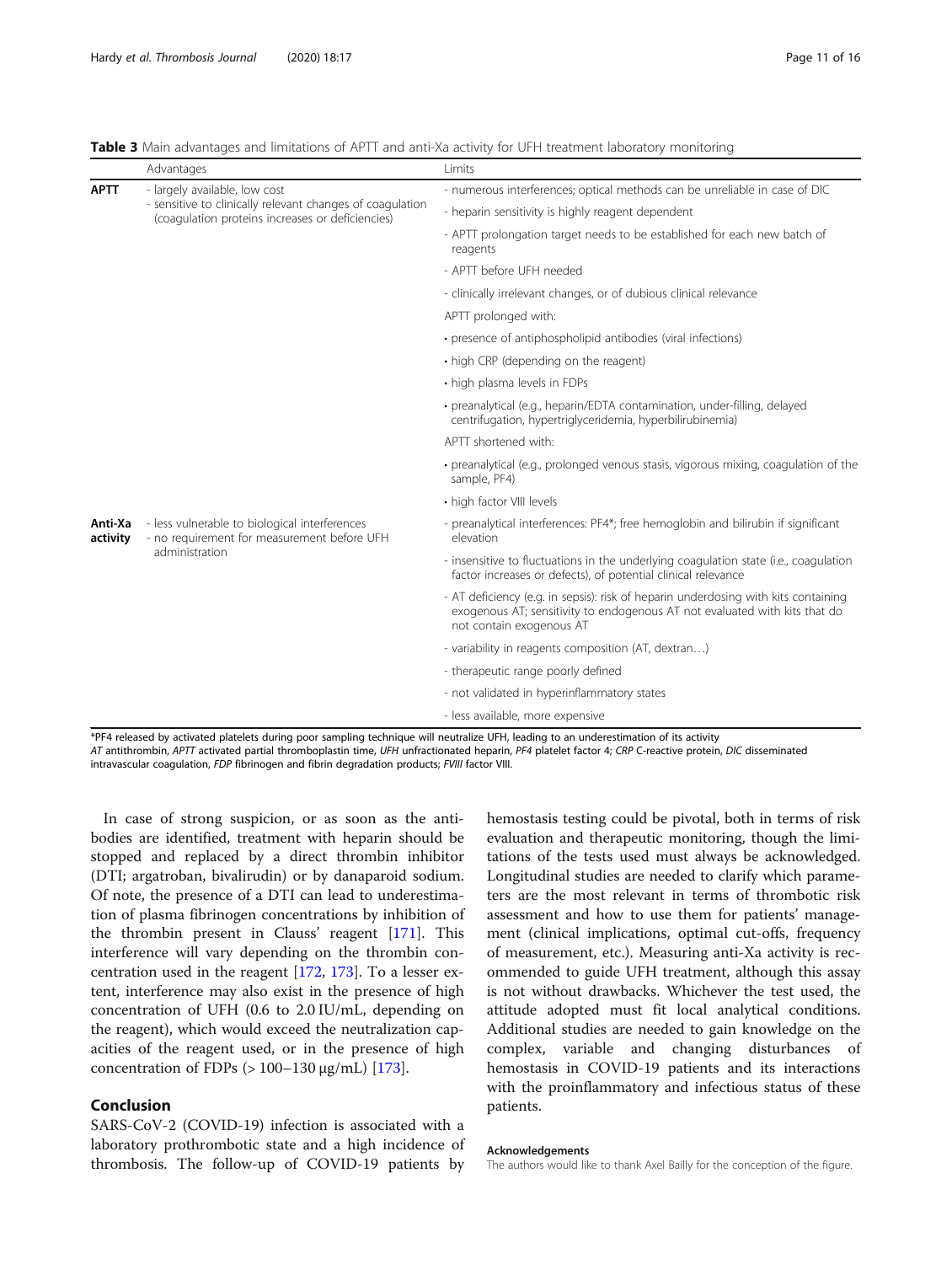### <span id="page-11-0"></span>Ethical approval and consent to participate

Not applicable.

#### Availability of supporting data

Not applicable.

# Authors' contributions

All authors contributed to the literature review. M.H., T.L., H.T.C., G.L. and F.M. drafted the manuscript. All authors reviewed the manuscript for critical content and approved the final version.

### Funding

This work was supported by the Fonds National de la Recherche Scientifique: 'Anticoagulation fibrinolysis COVID19' (reference: 40002796).

#### Consent for publication

Not applicable.

#### Competing interests

The authors declare no competing interest.

#### Author details

<sup>1</sup>Université catholique de Louvain, CHU UCL Namur, Namur Thrombosis and Hemostasis Center (NTHC), Hematology Laboratory, Yvoir, Belgium. 2 Université catholique de Louvain, CHU UCL Namur, Namur Thrombosis and Hemostasis Center (NTHC), Anesthesiology Department, Yvoir, Belgium. 3 Département de Médecine, Hôpitaux Universitaires de Genève, service d'angiologie et d'hémostase et Faculté de Médecine Geneva Platelet Group (GpG), Université de Genève, Geneva, Suisse, Switzerland. <sup>4</sup>Pharmacy Department, University of Namur, Namur Thrombosis and Hemostasis Center (NTHC), Namur, Belgium. <sup>5</sup>Qualiblood s.a, Namur, Belgium. <sup>6</sup>Haemostasis and Thrombosis Center, Cremona Hospital, Cremona, Italy. <sup>7</sup>Département d'Hématologie Biologique, INSERM, CIC 1414 (Centre d'Investigation Clinique de Rennes), Université de Rennes, CHU de Rennes, Rennes, France. 8 Laboratoire d'Hématologie-Hémostase, CHRU de Tours, Hôpital Trousseau, Tours, France. <sup>9</sup>Australian Centre for Blood Diseases, Monash University, Melbourne, Victoria, Australia. 10Department of Internal Medicine, Cardiovascular Research Institute (CARIM), Maastricht University Medical Center, Maastricht, the Netherlands. 11Section of Clinical Biochemistry, University of Verona, Verona, Italy.

# Received: 2 June 2020 Accepted: 21 July 2020 Published online: 07 September 2020

#### References

- 1. Lippi G, Favaloro EJ. D-dimer is associated with severity of coronavirus disease 2019: a pooled analysis. Thromb Haemost. 2020;120(5):876–8.
- 2. Cui S, Chen S, Li X, Liu S, Wang F. Prevalence of venous thromboembolism in patients with severe novel coronavirus pneumonia. J Thromb Haemost. 2020;18(6):1421–4.
- 3. Zeng F, Huang Y, Guo Y, Yin M, Chen X, Xiao L, et al. Association of inflammatory markers with the severity of COVID-19: a meta-analysis. Int J Infect Dis. 2020;96:467–74.
- 4. Iba T, Levy JH. Inflammation and thrombosis: roles of neutrophils, platelets and endothelial cells and their interactions in thrombus formation during sepsis. J Thromb Haemost. 2018;16(2):231–41.
- 5. Levi M, Poll T. Coagulation in patients with severe sepsis. Semin Thromb Hemost. 2015;41(1):9–15.
- 6. Tang N, Bai H, Chen X, Gong J, Li D, Sun Z. Anticoagulant treatment is associated with decreased mortality in severe coronavirus disease 2019 patients with coagulopathy. J Thromb Haemost. 2020;18(5):1094–9.
- 7. Klok FA, Kruip M, van der Meer NJM, Arbous MS, Gommers D, Kant KM, et al. Incidence of thrombotic complications in critically ill ICU patients with COVID-19. Thromb Res. 2020;191:145–7.
- 8. Middeldorp S, Coppens M, van Haaps TF, Foppen M, Vlaar AP, Muller MCA, et al. Incidence of venous thromboembolism in hospitalized patients with COVID-19. J Thromb Haemost. 2020. Online ahead of print. [https://doi.org/](https://doi.org/10.1111/jth.14888) [10.1111/jth.14888](https://doi.org/10.1111/jth.14888).
- Thomas WVJ, Johnston A, Symington E, Robinson M, Sheares K, Lavinio A, Bessera M. Thrombotic complications of patients admitted to intensive care

with COVID-19 at a teaching hospital in the United Kingdom. Thromb Res. 2020;191:76–7.

- 10. Helms J, Tacquard C, Severac F, Leonard-Lorant I, Ohana M, Delabranche X, et al. High risk of thrombosis in patients with severe SARS-CoV-2 infection: a multicenter prospective cohort study. Intensive Care Med. 2020;46(6):1089–98.
- 11. Poissy J, Goutay J, Caplan M, Parmentier E, Duburcq T, Lassalle F, et al. Pulmonary Embolism in COVID-19 Patients: Awareness of an Increased Prevalence. Circulation. 2020. Online ahead of print. [https://doi.org/10.1161/](https://doi.org/10.1161/CIRCULATIONAHA.120.047430) [CIRCULATIONAHA.120.047430](https://doi.org/10.1161/CIRCULATIONAHA.120.047430).
- 12. Klok FA, Kruip M, van der Meer NJM, Arbous MS, Gommers D, Kant KM, et al. Confirmation of the high cumulative incidence of thrombotic complications in critically ill ICU patients with COVID-19: an updated analysis. Thromb Res. 2020;191:148–50.
- 13. Beun R, Kusadasi N, Sikma M, Westerink J, Huisman A. Thromboembolic events and apparent heparin resistance in patients infected with SARS-CoV-2. Int J Lab Hematol. 2020;42(Suppl 1):19–20.
- 14. Artifoni M, Danic G, Gautier G, Gicquel P, Boutoille D, Raffi F, et al. Systematic assessment of venous thromboembolism in COVID-19 patients receiving thromboprophylaxis: incidence and role of D-dimer as predictive factors. J Thromb Thrombolysis. 2020;50(1):211–6.
- 15. Susen S, Tacquard CA, Godon A, Mansour A, Garrigue D, Nguyen P, et al. Prevention of thrombotic risk in hospitalized patients with COVID19 and hemostasis monitoring: proposals from the French working group on perioperative Haemostasis (GIHP) the French Sdy group on thrombosis and Haemostasis (GFHT), in collaboration with the French Society for Anaesthesia and Intensive Care (SFAR). Crit Care. 2020;24(1):364.
- 16. Casini A, Alberio L, Angelillo-Scherrer A, Fontana P, Gerber B, Graf L, et al. Thromboprophylaxis and laboratory monitoring for in-hospital patients with COVID-19 - a Swiss consensus statement by the working party hemostasis. Swiss Med Wkly. 2020;150:w20247.
- 17. Gesellschaft für Thrombose- und Hämostaseforschung (GTH). Empfehlungen zur Thromboseprophylaxe bei SARS-CoV-2 (COVID-19). 2020. Available from: [http://gth-online.org/wp-content/uploads/2020/04/Aktualisierte-GTH-](http://gth-online.org/wp-content/uploads/2020/04/Aktualisierte-GTH-Empfehlungen-COVID-19-1.pdf)[Empfehlungen-COVID-19-1.pdf](http://gth-online.org/wp-content/uploads/2020/04/Aktualisierte-GTH-Empfehlungen-COVID-19-1.pdf) [Accessed 2 June 2020].
- 18. Oudkerk M, Buller HR, Kuijpers D, van Es N, Oudkerk SF, McLoud TC, et al. Diagnosis, prevention, and treatment of thromboembolic complications in COVID-19: report of the National Institute for public health of the Netherlands. Radiology. 2020;201629.
- 19. Zhai Z, Li C, Chen Y, Gerotziafas G, Zhang Z, Wan J, et al. Prevention and treatment of venous thromboembolism associated with coronavirus disease 2019 infection: a consensus statement before guidelines. Thromb Haemost. 2020;120(6):937–48.
- 20. Thachil J, Tang N, Gando S, Falanga A, Cattaneo M, Levi M, et al. ISTH interim guidance on recognition and management of coagulopathy in COVID-19. J Thromb Haemost. 2020;18(5):1023–6.
- 21. American Society for Hematology (ASH). COVID-19 and VTE/Anticoagulation: Frequently Asked Questions. 2020. Available from: [https://www.hematology.](https://www.hematology.org/covid-19/covid-19-and-vte-anticoagulation) [org/covid-19/covid-19-and-vte-anticoagulation](https://www.hematology.org/covid-19/covid-19-and-vte-anticoagulation) [Accessed 2 June 2020].
- 22. Marietta M, Ageno W, Artoni A, De Candia E, Gresele P, Marchetti M, et al. COVID-19 and haemostasis: a position paper from Italian society on thrombosis and Haemostasis (SISET). Blood Transfus. 2020;18(3):167–9.
- 23. Hunt B, Retter A, McClintock C. Practical guidance for the prevention of thrombosis and management of coagulopathy and disseminated intravascular coagulation of patients infected with COVID-19. 2020. Available from: [https://](https://thrombosisuk.org/downloads/T&H%20and%20COVID.pdf) [thrombosisuk.org/downloads/T&H%20and%20COVID.pdf](https://thrombosisuk.org/downloads/T&H%20and%20COVID.pdf) [Accessed 2 June 2020].
- 24. Frantzeskaki F, Armaganidis A, Orfanos SE. Immunothrombosis in acute respiratory distress syndrome: Cross talks between inflammation and coagulation. Respiration. 2017;93(3):212–25.
- 25. Schultz MJ, Haitsma JJ, Zhang H, Slutsky AS. Pulmonary coagulopathy as a new target in therapeutic studies of acute lung injury or pneumonia - a review. Crit Care Med. 2006;34(3):871–7.
- 26. Kowalewski M, Fina D, Slomka A, Raffa GM, Martucci G, Lo Coco V, et al. COVID-19 and ECMO: the interplay between coagulation and inflammationa narrative review. Crit Care. 2020;24(1):205.
- 27. Levi M, Thachil J, Iba T, Levy JH. Coagulation abnormalities and thrombosis in patients with COVID-19. Lancet Haematol. 2020;7(6):e438–40.
- 28. Voss R, Matthias FR, Borkowski G, Reitz D. Activation and inhibition of fibrinolysis in septic patients in an internal intensive care unit. Br J Haematol. 1990;75(1):99–105.
- 29. Prabhakaran P, Ware LB, White KE, Cross MT, Matthay MA, Olman MA. Elevated levels of plasminogen activator inhibitor-1 in pulmonary edema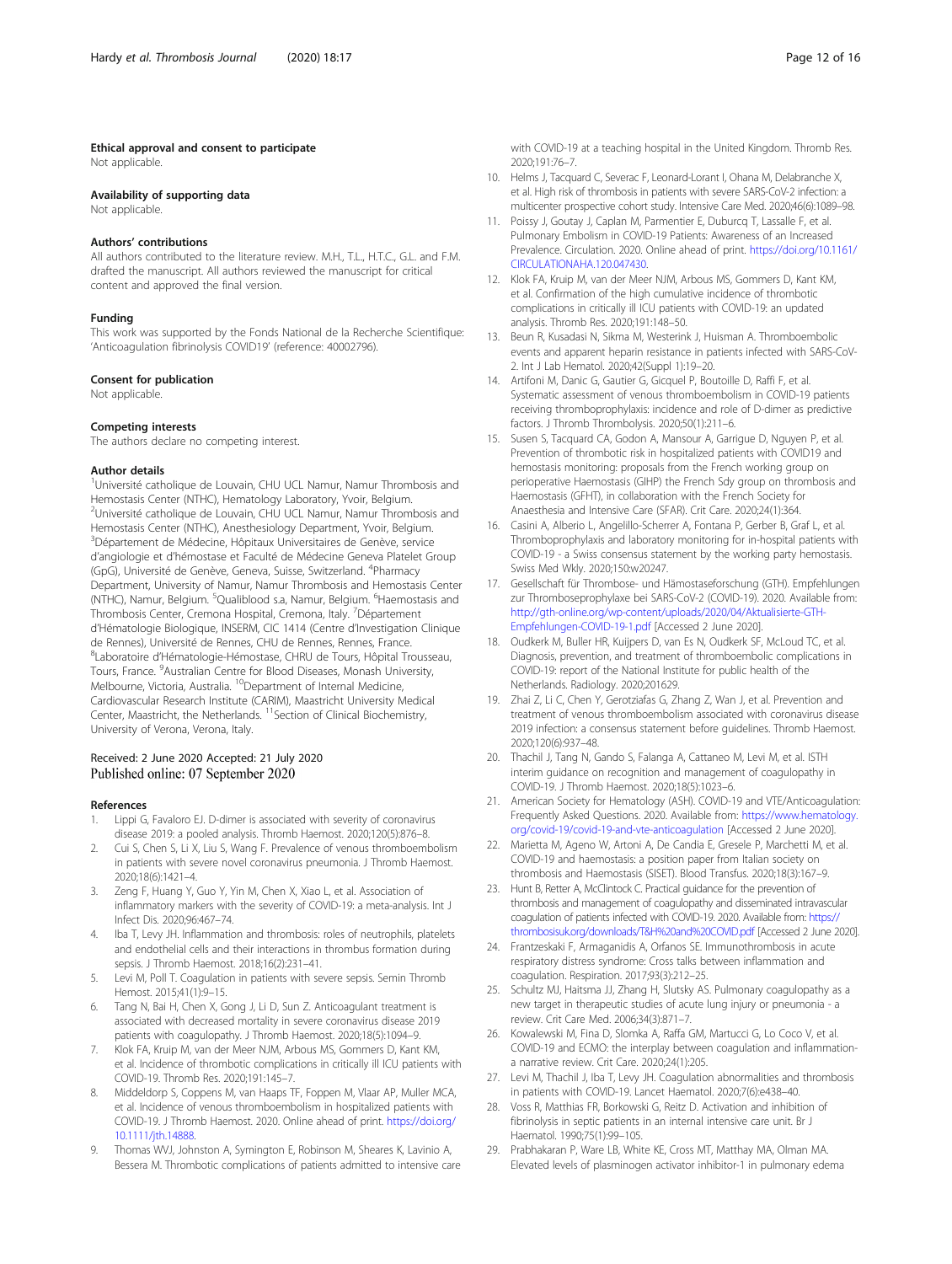<span id="page-12-0"></span>fluid are associated with mortality in acute lung injury. Am J Physiol Lung Cell Mol Physiol. 2003;285(1):L20–8.

- 30. Masi P, Hékimian G, Lejeune M, Chommeloux J, Desnos C, Pineton De Chambrun M, et al. Systemic Inflammatory Response Syndrome is a Major Contributor to COVID-19-Associated Coagulopathy: Insights from a Prospective SingleCenter Cohort Study. Circulation. 2020. Online ahead of print. <https://doi.org/10.1161/CIRCULATIONAHA.120.048925>.
- 31. Fujimoto H, Gabazza EC, Hataji O, Yuda H, D'Alessandro-Gabazza CN, Nakano M, et al. Thrombin-activatable fibrinolysis inhibitor and protein C inhibitor in interstitial lung disease. Am J Respir Crit Care Med. 2003;167(12):1687–94.
- 32. Whyte CS, Morrow GB, Mitchell JL, Chowdary P, Mutch NJ. Fibrinolytic abnormalities in acute respiratory distress syndrome (ARDS) and versatility of thrombolytic drugs to treat COVID-19. J Thromb Haemost. 2020;18(7):1548–55.
- 33. Marchandot B, Sattler L, Jesel L, Matsushita K, Schini-Kerth V, Grunebaum L, et al. COVID-19 related coagulopathy: a distinct entity? J Clin Med. 2020;9(6): E1651.
- 34. Varga Z, Flammer AJ, Steiger P, Haberecker M, Andermatt R, Zinkernagel AS, et al. Endothelial cell infection and endotheliitis in COVID-19. Lancet. 2020; 395(10234):1417–8.
- 35. Khider L, Gendron N, Goudot G, Chocron R, Hauw-Berlemont C, Cheng C, et al. Curative anticoagulation prevents endothelial lesion in COVID-19 patients. J Thromb Haemost. 2020. Online ahead of print. [https://doi.org/10.](https://doi.org/10.1111/jth.14968) [1111/jth.14968](https://doi.org/10.1111/jth.14968).
- 36. Huisman A, Beun R, Sikma M, Westerink J, Kusadasi N. Involvement of ADAMTS13 and von Willebrand factor in thromboembolic events in patients infected with SARS-CoV-2. Int J Lab Hematol. 2020. Online ahead of print. <https://doi.org/10.1111/ijlh.13244>.
- 37. Morici N, Bottiroli M, Fumagalli R, Marini C, Cattaneo M. Role of von Willebrand Factor and ADAMTS-13 in the Pathogenesis of Thrombi in SARS-CoV-2 Infection: Time to Rethink. Thromb Haemost. 2020. Online ahead of print. [https://doi.org/10.1055/s-0040-1713400.](https://doi.org/10.1055/s-0040-1713400)
- 38. Zhou F, Yu T, Du R, Fan G, Liu Y, Liu Z, et al. Clinical course and risk factors for mortality of adult inpatients with COVID-19 in Wuhan, China: a retrospective cohort study. Lancet. 2020;395(10229):1054–62.
- 39. Yin S, Huang M, Li D, Tang N. Difference of coagulation features between severe pneumonia induced by SARS-CoV2 and non-SARS-CoV2. J Thromb Thrombolysis. 2020. Online ahead of print. [https://doi.org/10.1007/s11239-](https://doi.org/10.1007/s11239-020-02105-8) [020-02105-8.](https://doi.org/10.1007/s11239-020-02105-8)
- 40. Al-Samkari H, Karp Leaf RS, Dzik WH, Carlson JC, Fogerty AE, Waheed A, et al. COVID and Coagulation: Bleeding and Thrombotic Manifestations of SARS-CoV2 Infection. Blood. 2020. Online ahead of print. [https://doi.org/10.](https://doi.org/10.1182/blood.2020006520) [1182/blood.2020006520.](https://doi.org/10.1182/blood.2020006520)
- 41. Chen S, Zhang D, Zheng T, Yu Y, Jiang J. DVT incidence and risk factors in critically ill patients with COVID-19. J Thromb Thrombolysis. 2020. Online ahead of print. <https://doi.org/10.1007/s11239-020-02181-w>.
- 42. Fox SE, Akmatbekov A, Harbert JL, Li G, Brown JQ, Vander Heide RS. Pulmonary and Cardiac Pathology in African American Patients With COVID-19: An Autopsy Series From New Orleans. Lancet Respir Med. 2020. Online ahead of print. [https://doi.org/10.1016/S2213-2600\(20\)30243-5.](https://doi.org/10.1016/S2213-2600(20)30243-5)
- 43. Thachil J. All those D-dimers in COVID-19. J Thromb Haemost. 2020. Online ahead of print. [https://doi.org/10.1111/jth.14939.](https://doi.org/10.1111/jth.14939)
- 44. Hunt BJ, Levi M. Re The source of elevated plasma D-dimer levels in COVID-19 infection. Br J Haematol. 2020. Online ahead of print. [https://doi.org/10.](https://doi.org/10.1111/bjh.16907) [1111/bjh.16907](https://doi.org/10.1111/bjh.16907).
- 45. Bikdeli B, Madhavan MV, Jimenez D, Chuich T, Dreyfus I, Driggin E, et al. COVID-19 and thrombotic or thromboembolic disease: implications for prevention, antithrombotic therapy, and follow-up. J Am Coll Cardiol. 2020; 75(23):2950–73.
- 46. Stang LJ. D-dimer and fibrinogen/fibrin degradation products. Methods Mol Biol. 2013;992:415–27.
- Longstaff C, Adcock D, Olson JD, Jennings I, Kitchen S, Mutch N, et al. Harmonisation of D-dimer - a call for action. Thromb Res. 2016;137:219–20.
- 48. Chen T, Wu D, Chen H, Yan W, Yang D, Chen G, et al. Clinical characteristics of 113 deceased patients with coronavirus disease 2019: retrospective study. BMJ. 2020;368:m1091.
- 49. Tang N, Li D, Wang X, Sun Z. Abnormal coagulation parameters are associated with poor prognosis in patients with novel coronavirus pneumonia. J Thromb Haemost. 2020;18(4):844–7.
- 50. Liu Y, Sun W, Guo Y, Chen L, Zhang L, Zhao S, et al. Association between platelet parameters and mortality in coronavirus disease 2019: Retrospect Cohort Stud. Platelets. 2020: 1–7.
- 51. Lippi G, Plebani M, Henry BM. Thrombocytopenia is associated with severe coronavirus disease 2019 (COVID-19) infections: a meta-analysis. Clin Chim Acta. 2020;506:145–8.
- 52. Page MJ, Pretorius E. A champion of host defense: a generic large-scale cause for platelet dysfunction and depletion in infection. Semin Thromb Hemost. 2020;46(3):302–19.
- 53. Taylor FB Jr, Toh CH, Hoots WK, Wada H, Levi M. Scientific subcommittee on disseminated intravascular coagulation of the international society on T, et al. towards definition, clinical and laboratory criteria, and a scoring system for disseminated intravascular coagulation. Thromb Haemost. 2001; 86(5):1327–30.
- 54. Levi M, Toh CH, Thachil J, Watson HG. Guidelines for the diagnosis and management of disseminated intravascular coagulation. British Committee for Standards in Haematology. Br J Haematol. 2009;145(1):24–33.
- 55. Chen N, Zhou M, Dong X, Qu J, Gong F, Han Y, et al. Epidemiological and clinical characteristics of 99 cases of 2019 novel coronavirus pneumonia in Wuhan, China: a descriptive study. Lancet. 2020; 395(10223):507–13.
- 56. Refaai MA, Riley P, Mardovina T, Bell PD. The clinical significance of fibrin monomers. Thromb Haemost. 2018;118(11):1856–66.
- 57. Wada H, Takahashi H, Uchiyama T, Eguchi Y, Okamoto K, Kawasugi K, et al. The approval of revised diagnostic criteria for DIC from the Japanese society on thrombosis and hemostasis. Thromb J. 2017;15:17.
- 58. Asakura H, Takahashi H, Uchiyama T, Eguchi Y, Okamoto K, Kawasugi K, et al. Proposal for new diagnostic criteria for DIC from the Japanese society on thrombosis and hemostasis. Thromb J. 2016;14:42.
- 59. Brionne-François M, Geara C, Riviere M, Gautier P, Davy JB, Le Querrec A, et al. Etude prospective de l'utilisation des monomères de fibrine dans le calcul du score diagnostic de CIVD de l'ISTH (Poster). 33e congrès de la Société Française d'Hématologie (SFH); Paris. 2016.
- 60. Westerlund E, Woodhams BJ, Eintrei J, Soderblom L, Antovic JP. The evaluation of two automated soluble fibrin assays for use in the routine hospital laboratory. Int J Lab Hematol. 2013;35(6):666–71.
- 61. Hamano A, Tanaka S, Takeda Y, Umeda M, Sakata Y. A novel monoclonal antibody to fibrin monomer and soluble fibrin for the detection of soluble fibrin in plasma. Clin Chim Acta. 2002;318(1–2):25–32.
- 62. Dempfle CE. The use of soluble fibrin in evaluating the acute and chronic hypercoagulable state. Thromb Haemost. 1999;82(2):673–83.
- 63. Lutze G, Naumann C. Useful Facts about Coagulation: Questions/answers ; [general Principles, Clinical Aspects/treatment, Preanalytical/analytical Aspects]: Roche Diagnostics; 2004.
- 64. Madoiwa S, Kitajima I, Ohmori T, Sakata Y, Mimuro J. Distinct reactivity of the commercially available monoclonal antibodies of D-dimer and plasma FDP testing to the molecular variants of fibrin degradation products. Thromb Res. 2013;132(4):457–64.
- 65. Lippi G, Cervellin G, Franchini M, Favaloro EJ. Biochemical markers for the diagnosis of venous thromboembolism: the past, present and future. J Thromb Thrombolysis. 2010;30(4):459–71.
- 66. Favaloro EJ, Thachil J. Reporting of D-dimer data in COVID-19: some confusion and potential for misinformation. Clin Chem Lab Med. 2020;58(8): 1191–9.
- 67. Hatada T, Wada H, Kawasugi K, Okamoto K, Uchiyama T, Kushimoto S, et al. Analysis of the cutoff values in fibrin-related markers for the diagnosis of overt DIC. Clin Appl Thromb Hemost. 2012;18(5):495–500.
- 68. Olson JD, Cunningham MT, Higgins RA, Eby CS, Brandt JT. D-dimer: simple test, tough problems. Arch Pathol Lab Med. 2013;137(8):1030–8.
- 69. Suzuki K, Wada H, Imai H, Iba T, Thachil J, Toh CH, et al. A re-evaluation of the D-dimer cut-off value for making a diagnosis according to the ISTH overt-DIC diagnostic criteria: communication from the SSC of the ISTH. J Thromb Haemost. 2018;16(7):1442–4.
- 70. Favresse J, Lippi G, Roy PM, Chatelain B, Jacqmin H, Ten Cate H, et al. D-dimer: Preanalytical, analytical, postanalytical variables, and clinical applications. Crit Rev Clin Lab Sci. 2018;55(8):548–77.
- 71. Tre-Hardy M, Blairon L, Wilmet A, Beukinga I, Malonne H, Dogne JM, et al. The role of serology for COVID-19 control: Population, kinetics and test performance do matter. J Infect. 2020. Online ahead of print. [https://doi.](https://doi.org/10.1016/j.jinf.2020.05.019) [org/10.1016/j.jinf.2020.05.019.](https://doi.org/10.1016/j.jinf.2020.05.019)
- 72. Pieters M, Philippou H, Undas A, de Lange Z, Rijken DC, Mutch NJ, et al. An international study on the feasibility of a standardized combined plasma clot turbidity and lysis assay: communication from the SSC of the ISTH. J Thromb Haemost. 2018;16(5):1007–12.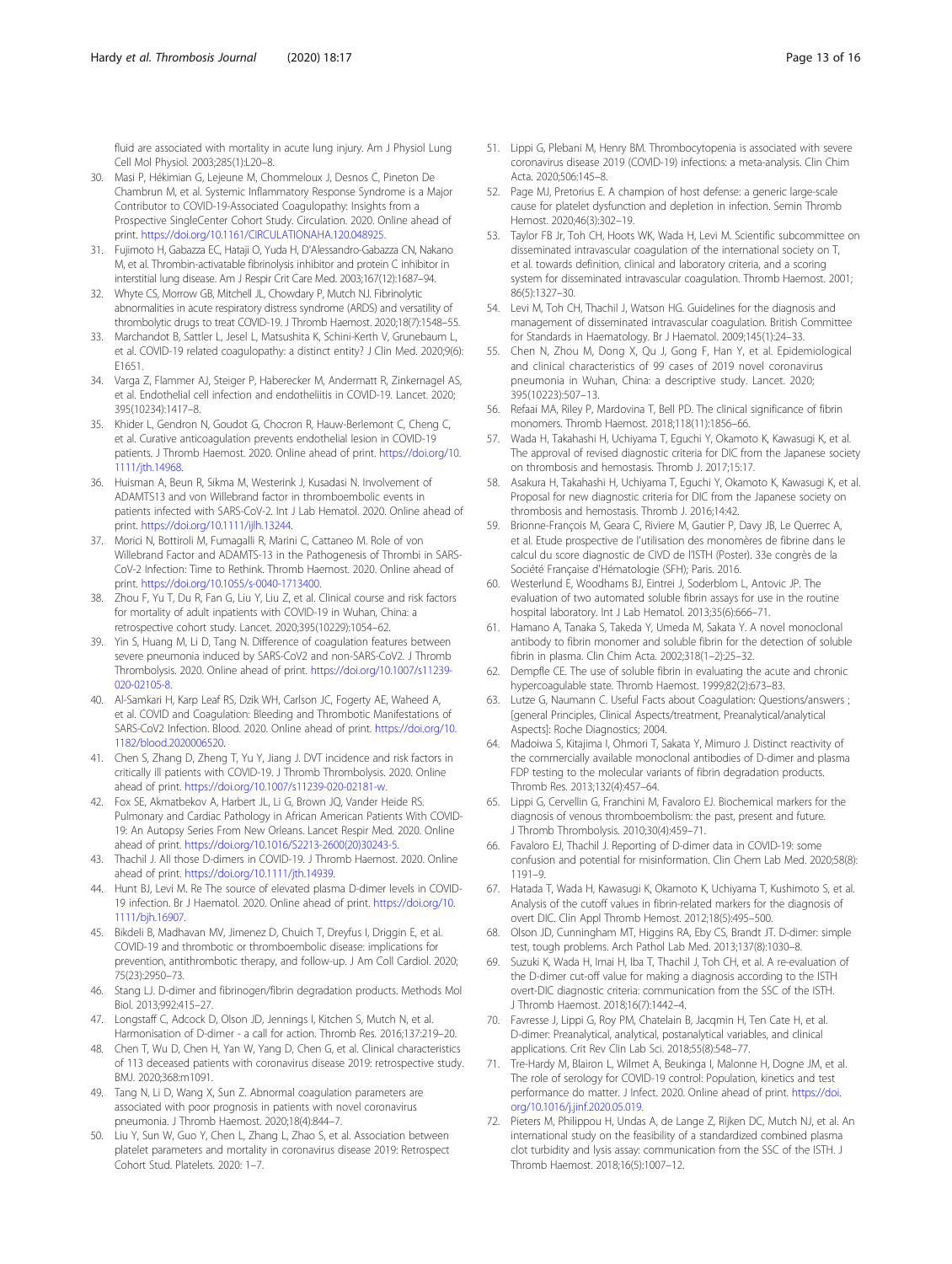- <span id="page-13-0"></span>73. Glassman A, Abram M, Baxter G, Swett A. Euglobulin lysis times: an update. Ann Clin Lab Sci. 1993;23(5):329–32.
- 74. Cohen W, Alessi MC. Temps de lyse. EMC Biologie médicale. 2012;7(3):1–3.
- 75. Scheer FA, Shea SA. Human circadian system causes a morning peak in prothrombotic plasminogen activator inhibitor-1 (PAI-1) independent of the sleep/wake cycle. Blood. 2014;123(4):590–3.
- 76. Budkowska M, Lebiecka A, Marcinowska Z, Wozniak J, Jastrzebska M, Dolegowska B. The circadian rhythm of selected parameters of the hemostasis system in healthy people. Thromb Res. 2019;182:79–88.
- 77. Eriksson E, Tengborn L, Risberg B. The effect of various anticoagulant/ antiplatelet mixtures on determination of plasminogen activator inhibitor, platelet proteins and hemostasis parameters. Thromb Haemost. 1989;61(3): 511–6.
- 78. Paramo JA, de Boer A, Colucci M, Jonker JJ, Collen D. Plasminogen activator inhibitor (PA-inhibitor) activity in the blood of patients with deep vein thrombosis. Thromb Haemost. 1985;54(3):725.
- 79. Juhan-Vague I, Alessi MC, Fossat C, Declerck PJ, Kruithof EK. Plasma determination of plasminogen activator inhibitor 1 antigen must be performed in blood collected on antiplatelet/anticoagulant mixture. Thromb Haemost. 1987;58(4):1096.
- 80. Mertens JC, Claesen K, Leenaerts D, Sim Y, Lambeir AM, Hendriks D. Inhibition of the procarboxypeptidase U (proCPU, TAFI, proCPB2) system due to hemolysis. J Thromb Haemost. 2019;17(6):878–84.
- 81. Amiral J, Seghatchian J. The contact system at the crossroads of various key patho- physiological functions: update on present understanding, laboratory exploration and future perspectives. Transfus Apher Sci. 2019; 58(2):216–22.
- 82. Scarlatescu E, Juffermans NP, Thachil J. The current status of viscoelastic testing in septic coagulopathy. Thromb Res. 2019;183:146–52.
- 83. Cointe S, Harti Souab K, Bouriche T, Vallier L, Bonifay A, Judicone C, et al. A new assay to evaluate microvesicle plasmin generation capacity: validation in disease with fibrinolysis imbalance. J Extracell Vesicles. 2018;7(1):1494482.
- 84. Vallier L, Cointe S, Lacroix R, Bonifay A, Judicone C, Dignat-George F, et al. Microparticles and fibrinolysis. Semin Thromb Hemost. 2017;43(2):129–34.
- 85. Harahsheh Y, Duff OC, Ho KM. Thromboelastography predicts thromboembolism in critically ill Coagulopathic patients. Crit Care Med. 2019;47(6):826–32.
- 86. McCrath DJ, Cerboni E, Frumento RJ, Hirsh AL, Bennett-Guerrero E. Thromboelastography maximum amplitude predicts postoperative thrombotic complications including myocardial infarction. Anesth Analg. 2005;100(6):1576–83.
- 87. Gary JL, Schneider PS, Galpin M, Radwan Z, Munz JW, Achor TS, et al. Can Thrombelastography predict venous thromboembolic events in patients with severe extremity trauma? J Orthop Trauma. 2016;30(6):294–8.
- 88. Cotton BA, Minei KM, Radwan ZA, Matijevic N, Pivalizza E, Podbielski J, et al. Admission rapid thrombelastography predicts development of pulmonary embolism in trauma patients. J Trauma Acute Care Surg. 2012;72(6):1470–5.
- 89. Brill JB, Badiee J, Zander AL, Wallace JD, Lewis PR, Sise MJ, et al. The rate of deep vein thrombosis doubles in trauma patients with hypercoagulable thromboelastography. J Trauma Acute Care Surg. 2017;83(3):413–9.
- 90. Coleman JR, Kay AB, Moore EE, Moore HB, Gonzalez E, Majercik S, et al. It's sooner than you think: blunt solid organ injury patients are already Hypercoagulable upon hospital admission - results of a bi-institutional, prospective study. Am J Surg. 2019;218(6):1065–73.
- 91. Dai Y, Lee A, Critchley LA, White PF. Does thromboelastography predict postoperative thromboembolic events? A systematic review of the literature. Anesth Analg. 2009;108(3):734–42.
- 92. Pavoni V, Gianesello L, Pazzi M, Stera C, Meconi T, Frigieri FC. Evaluation of coagulation function by rotation thromboelastometry in critically ill patients with severe COVID-19 pneumonia. J Thromb Thrombolysis, 2020. Online ahead of print. [https://doi.org/10.1007/s11239-020-02130-7.](https://doi.org/10.1007/s11239-020-02130-7)
- 93. Ranucci M, Ballotta A, Di Dedda U, Bayshnikova E, Dei Poli M, Resta M, et al. The procoagulant pattern of patients with COVID-19 acute respiratory distress syndrome. J Thromb Haemost. 2020;18(7):1747–51.
- 94. Spiezia L, Boscolo A, Poletto F, Cerruti L, Tiberio I, Campello E, et al. COVID-19-related severe hypercoagulability in patients admitted to intensive care unit for acute respiratory failure. Thromb Haemost. 2020;120(6):998–1000.
- 95. Wright FL, Vogler TO, Moore EE, Moore HB, Wohlauer MV, Urban S, et al. Fibrinolysis Shutdown Correlates to Thromboembolic Events in Severe

COVID-19 Infection. J Am Coll Surg. 2020. Online ahead of print. [https://doi.](https://doi.org/10.1016/j.jamcollsurg.2020.05.007) [org/10.1016/j.jamcollsurg.2020.05.007.](https://doi.org/10.1016/j.jamcollsurg.2020.05.007)

- 96. Raza I, Davenport R, Rourke C, Platton S, Manson J, Spoors C, et al. The incidence and magnitude of fibrinolytic activation in trauma patients. J Thromb Haemost. 2013;11(2):307–14.
- 97. Ranucci M, Baryshnikova E. Sensitivity of viscoelastic tests to platelet function. J Clin Med. 2020;9(1):189.
- 98. Ranucci M, Di Dedda U, Baryshnikova E. Trials and tribulations of viscoelastic-based determination of Fibrinogen concentration. Anesth Analg. 2020;130(3):644–53.
- 99. Chitlur M, Sorensen B, Rivard GE, Young G, Ingerslev J, Othman M, et al. Standardization of thromboelastography: a report from the TEG-ROTEM working group. Haemophilia. 2011;17(3):532–7.
- 100. Camenzind V, Bombeli T, Seifert B, Jamnicki M, Popovic D, Pasch T, et al. Citrate storage affects Thrombelastograph analysis. Anesthesiology. 2000; 92(5):1242–9.
- 101. Zambruni A, Thalheimer U, Leandro G, Perry D, Burroughs AK. Thromboelastography with citrated blood: comparability with native blood, stability of citrate storage and effect of repeated sampling. Blood Coagul Fibrinolysis. 2004;15(1):103–7.
- 102. Wasowicz M, Srinivas C, Meineri M, Banks B, McCluskey SA, Karkouti K. Technical report: analysis of citrated blood with thromboelastography: comparison with fresh blood samples. Can J Anaesth. 2008;55(5):284–9.
- 103. Gilman EA, Koch CD, Santrach PJ, Schears GJ, Karon BS. Fresh and citrated whole-blood specimens can produce different thromboelastography results in patients on extracorporeal membrane oxygenation. Am J Clin Pathol. 2013;140(2):165–9.
- 104. Haas T, Spielmann N, Cushing M. Impact of incorrect filling of citrate blood sampling tubes on thromboelastometry. Scand J Clin Lab Invest. 2015;75(8):717-9.
- 105. Tang N, Jin X, Sun Z, Jian C. Effects of hemolysis and lipemia interference on kaolin-activated thromboelastography, and comparison with conventional coagulation tests. Scand J Clin Lab Invest. 2017;77(2):98–103.
- 106. Spiezia L, Radu C, Marchioro P, Bertini D, Rossetto V, Castelli M, et al. Peculiar whole blood rotation thromboelastometry (Rotem) profile in 40 sideropenic anaemia patients. Thromb Haemost. 2008;100(6):1106–10.
- 107. Ogawa S, Szlam F, Bolliger D, Nishimura T, Chen EP, Tanaka KA. The impact of hematocrit on fibrin clot formation assessed by rotational thromboelastometry. Anesth Analg. 2012;115(1):16–21.
- 108. Solomon C, Rahe-Meyer N, Schochl H, Ranucci M, Gorlinger K. Effect of haematocrit on fibrin-based clot firmness in the FIBTEM test. Blood Transfus. 2013;11(3):412–8.
- 109. Glas M, Mauer D, Kassas H, Volk T, Kreuer S. Sample transport by pneumatic tube system alters results of multiple electrode aggregometry but not rotational thromboelastometry. Platelets. 2013;24(6):454–61.
- 110. Amann G, Zehntner C, Marti F, Colucci G. Effect of acceleration forces during transport through a pneumatic tube system on ROTEM(R) analysis. Clin Chem Lab Med. 2012;50(8):1335–42.
- 111. Le Quellec S, Paris M, Nougier C, Sobas F, Rugeri L, Girard S, et al. Preanalytical effects of pneumatic tube system transport on routine haematology and coagulation tests, global coagulation assays and platelet function assays. Thromb Res. 2017;153:7–13.
- 112. Nissen PH, Wulff DE, Torring N, Hvas AM. The impact of pneumatic tube transport on whole blood coagulation and platelet function assays. Platelets. 2018;29(4):421–4.
- 113. Kintigh J, Monagle P, Ignjatovic V. A review of commercially available thrombin generation assays. Res Pract Thromb Haemost. 2018;2(1):42–8.
- 114. Douxfils J, Morimont L, Bouvy C, de Saint-Hubert M, Devalet B, Devroye C, et al. Assessment of the analytical performances and sample stability on ST Genesia system using the STG-DrugScreen application. J Thromb Haemost. 2019;17(8):1273–87.
- 115. Carlo A, Arnaud E, Woodhams BJ. The use of polybrene for heparin neutralization in the thrombin generation test. Boston: Poster presented at: XXII ISTH Congress & 55th Annual SSC Meeting; 2009.
- 116. Loeffen R, Kleinegris MC, Loubele ST, Pluijmen PH, Fens D, van Oerle R, et al. Preanalytic variables of thrombin generation: towards a standard procedure and validation of the method. J Thromb Haemost. 2012; 10(12):2544–54.
- 117. Alhazzani W, Lim W, Jaeschke RZ, Murad MH, Cade J, Cook DJ. Heparin thromboprophylaxis in medical-surgical critically ill patients: a systematic review and meta-analysis of randomized trials. Crit Care Med. 2013;41(9): 2088–98.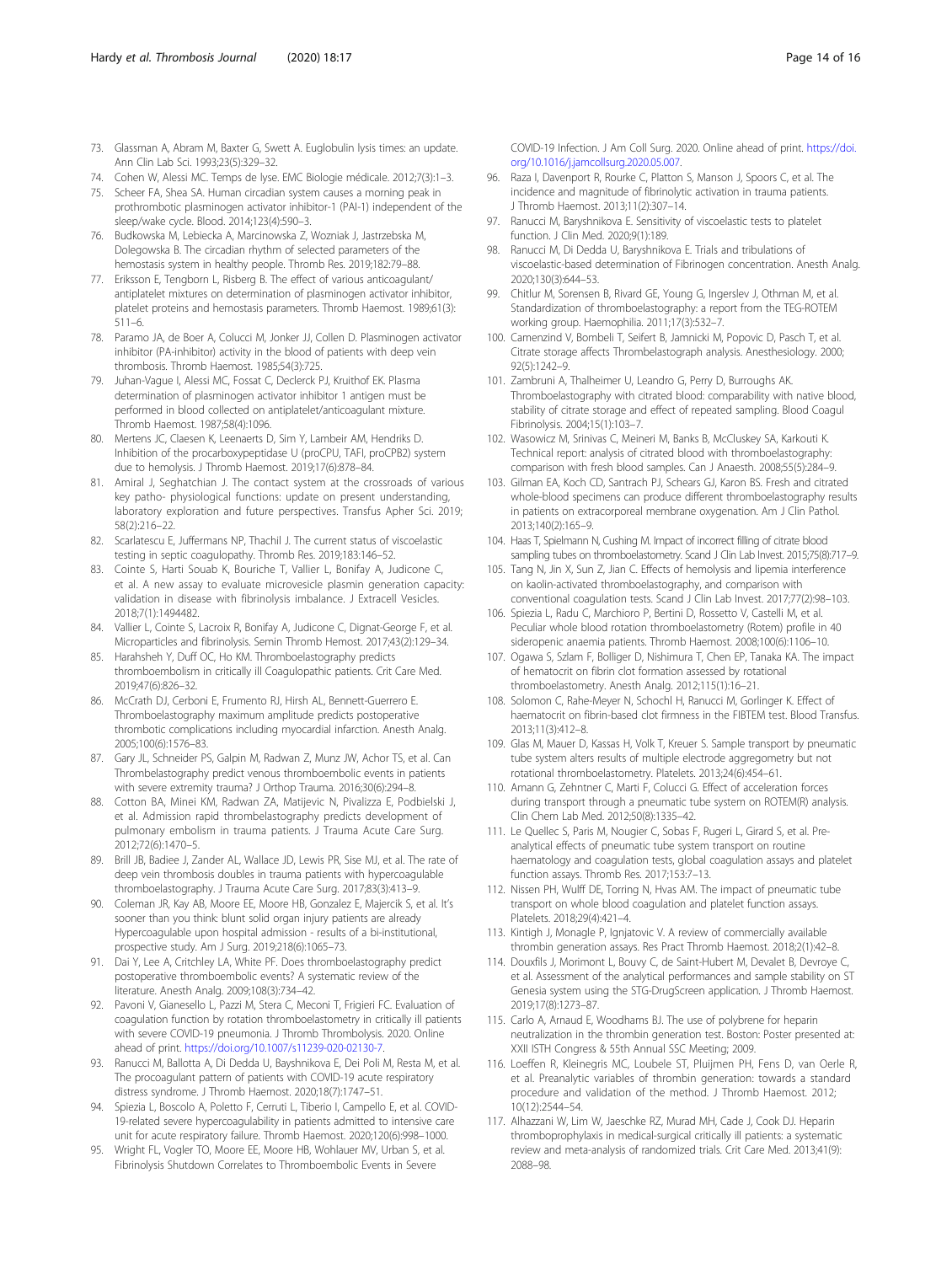- <span id="page-14-0"></span>118. Lim W, Meade M, Lauzier F, Zarychanski R, Mehta S, Lamontagne F, et al. Failure of anticoagulant thromboprophylaxis: risk factors in medical-surgical critically ill patients\*. Crit Care Med. 2015;43(2):401–10.
- 119. Testa S, Prandoni P, Paoletti O, Morandini R, Tala M, Dellanoce C, et al. Direct oral anticoagulant plasma levels' striking increase in severe COVID-19 respiratory syndrome patients treated with antiviral agents: the Cremona experience. J Thromb Haemost. 2020;18(6):1320–3.
- 120. Thachil J. The versatile heparin in COVID-19. J Thromb Haemost. 2020;18(5): 1020–2.
- 121. Wakefield TW, Greenfield LJ, Rolfe MW, DeLucia A 3rd, Strieter RM, Abrams GD, et al. Inflammatory and procoagulant mediator interactions in an experimental baboon model of venous thrombosis. Thromb Haemost. 1993; 69(2):164–72.
- 122. Tichelaar YI, Kluin-Nelemans HJ, Meijer K. Infections and inflammatory diseases as risk factors for venous thrombosis. A systematic review. Thromb Haemost. 2012;107(5):827–37.
- 123. Vicenzi E, Canducci F, Pinna D, Mancini N, Carletti S, Lazzarin A, et al. Coronaviridae and SARS-associated coronavirus strain HSR1. Emerg Infect Dis. 2004;10(3):413–8.
- 124. Bounameaux H, de Moerloose P. Is laboratory monitoring of low-molecularweight heparin therapy necessary? No J Thromb Haemost. 2004;2(4):551–4.
- 125. Garcia DA, Baglin TP, Weitz JI, Samama MM. Parenteral anticoagulants: antithrombotic therapy and prevention of thrombosis, 9th ed: American College of Chest Physicians Evidence-Based Clinical Practice Guidelines. Chest. 2012;141(2 Suppl):e24S–43S.
- 126. Dolovich LR, Ginsberg JS, Douketis JD, Holbrook AM, Cheah G. A metaanalysis comparing low-molecular-weight heparins with unfractionated heparin in the treatment of venous thromboembolism: examining some unanswered questions regarding location of treatment, product type, and dosing frequency. Arch Intern Med. 2000;160(2):181–8.
- 127. Martel N, Lee J, Wells PS. Risk for heparin-induced thrombocytopenia with unfractionated and low-molecular-weight heparin thromboprophylaxis: a meta-analysis. Blood. 2005;106(8):2710–5.
- 128. Basu D, Gallus A, Hirsh J, Cade J. A prospective study of the value of monitoring heparin treatment with the activated partial thromboplastin time. N Engl J Med. 1972;287(7):324–7.
- 129. Gouin-Thibaut I, Martin-Toutain I, Peynaud-Debayle E, Marion S, Napol P, Alhenc-Gelas M, et al. Monitoring unfractionated heparin with APTT: a French collaborative study comparing sensitivity to heparin of 15 APTT reagents. Thromb Res. 2012;129(5):666–7.
- 130. Cuker A, Raby A, Moffat KA, Flynn G, Crowther MA. Interlaboratory variation in heparin monitoring: lessons from the quality management program of Ontario coagulation surveys. Thromb Haemost. 2010;104(4): 837–44.
- 131. Marlar RA, Clement B, Gausman J. Activated partial Thromboplastin time monitoring of unfractionated heparin therapy: issues and recommendations. Semin Thromb Hemost. 2017;43(3):253–60.
- 132. Bain B, Forster T, Sleigh B. Heparin and the activated partial thromboplastin time--a difference between the in-vitro and in-vivo effects and implications for the therapeutic range. Am J Clin Pathol. 1980;74(5):668–73.
- 133. Gouin-Thibault I LT, Sie P, Siguret V. Anticoagulants usuels : maniement et gestion des complications. In: Encyclopédie Médico-Chirurgicale Akos (traité de Médecine) 2013.
- 134. Levine SP, Sorenson RR, Harris MA, Knieriem LK. The effect of platelet factor 4 (PF4) on assays of plasma heparin. Br J Haematol. 1984;57(4):585–96.
- 135. Mischke R, Wolling H. Influence of fibrinogen degradation products on thrombin time, activated partial thromboplastin time and prothrombin time of canine plasma. Haemostasis. 2000;30(3):123–30.
- 136. Vandiver JW, Vondracek TG. Antifactor Xa levels versus activated partial thromboplastin time for monitoring unfractionated heparin. Pharmacotherapy. 2012;32(6):546–58.
- 137. Erdem-Eraslan L, Hens JJH, van Rossum AP, Frasa MAM, Keuren JFW. Inter-individual variability in phospholipid-dependent interference of Creactive protein on activated partial thromboplastin time. Br J Haematol. 2018;183(4):681–3.
- 138. Devreese KM, Verfaillie CJ, De Bisschop F, Delanghe JR. Interference of Creactive protein with clotting times. Clin Chem Lab Med 2015; 53(5): e141–5.
- 139. Uthman IW, Gharavi AE. Viral infections and antiphospholipid antibodies. Semin Arthritis Rheum. 2002;31(4):256–63.
- 140. Bowles L, Platton S, Yartey N, Dave M, Lee K, Hart DP, et al. Lupus Anticoagulant and Abnormal Coagulation Tests in Patients with Covid-19. N

Engl J Med. 2020. Online ahead of print. [https://doi.org/10.1056/](https://doi.org/10.1056/NEJMc2013656) [NEJMc2013656](https://doi.org/10.1056/NEJMc2013656).

- 141. Harzallah I, Debliquis A, Drenou B. Lupus anticoagulant is frequent in patients with Covid-19. J Thromb Haemost. 2020. Online ahead of print. [https://doi.org/10.1111/jth.14867.](https://doi.org/10.1111/jth.14867)
- 142. Zhang Y, Xiao M, Zhang S, Xia P, Cao W, Jiang W, et al. Coagulopathy and Antiphospholipid antibodies in patients with Covid-19. N Engl J Med. 2020; 382(17):e38.
- 143. Connell NT, Battinelli EM, Connors JM. Coagulopathy of COVID-19 and antiphospholipid antibodies. J Thromb Haemost. 2020. Online ahead of print. <https://doi.org/10.1111/jth.14893>.
- 144. Sangle NA, Rodgers GM, Smock KJ. Prevalence of heparin in samples submitted for lupus anticoagulant testing. Lab Hematol. 2011;17(1):6–11.
- 145. De Kesel PMM, Devreese KMJ. The effect of unfractionated heparin, enoxaparin, and danaparoid on lupus anticoagulant testing: can activated carbon eliminate false-positive results? Res Pract Thromb Haemost. 2020;  $4(1):161-8$
- 146. Favresse J, Lardinois B, Sabor L, Devalet B, Vandepapeliere J, Braibant M, et al. Evaluation of the DOAC-stop(R) procedure to overcome the effect of DOACs on several thrombophilia screening tests. TH Open. 2018;2(2): e202–e9.
- 147. Toh CH, Samis J, Downey C, Walker J, Becker L, Brufatto N, et al. Biphasic transmittance waveform in the APTT coagulation assay is due to the formation of a Ca(++)-dependent complex of C-reactive protein with verylow-density lipoprotein and is a novel marker of impending disseminated intravascular coagulation. Blood. 2002;100(7):2522–9.
- 148. Sevenet PO, Depasse F. Clot waveform analysis: where do we stand in 2017? Int J Lab Hematol. 2017;39(6):561–8.
- 149. Hemker HC, Béguin S. The activity of heparin in the presence and absence of Ca2+ ions; why the anti-Xa activity of LMW heparins is about two times overestimated. Thromb Haemost. 1993;70(04):717–8.
- 150. Kostousov V, Nguyen K, Hundalani SG, Teruya J. The influence of free hemoglobin and bilirubin on heparin monitoring by activated partial thromboplastin time and anti-Xa assay. Arch Pathol Lab Med. 2014;138(11): 1503–6.
- 151. White B, Perry D. Acquired antithrombin deficiency in sepsis. Br J Haematol. 2001;112(1):26–31.
- 152. Newall F. Anti-factor Xa (anti-Xa) assay. Methods Mol Biol. 2013;992:265–72.
- 153. Depasse F, Gilbert M, Goret V, Rolland N, Samama MM. Anti-Xa monitoring: inter-assay variability. Thromb Haemost. 2000;84(6):1122–3.
- 154. Uprichard J, Manning RA, Laffan MA. Monitoring heparin anticoagulation in the acute phase response. Br J Haematol. 2010;149(4):613–9.
- 155. Hollestelle MJ, van der Meer FJM, Meijer P. Quality performance for indirect Xa inhibitor monitoring in patients using international external quality data. Clin Chem Lab Med. 2020. Online ahead of print. [https://doi.org/10.1515/](https://doi.org/10.1515/cclm-2020-0130) [cclm-2020-0130.](https://doi.org/10.1515/cclm-2020-0130)
- 156. Smahi M, De Pooter N, Hollestelle MJ, Toulon P. Monitoring unfractionated heparin therapy. Lack of standardization of anti-Xa activity reagents. J Thromb Haemost. 2020. Online ahead of print. [https://doi.org/10.1111/jth.](https://doi.org/10.1111/jth.14969) [14969.](https://doi.org/10.1111/jth.14969)
- 157. Eikelboom JW, Hirsh J. Monitoring unfractionated heparin with the aPTT: time for a fresh look. Thromb Haemost. 2006;96(5):547–52.
- 158. Guermazi S, Znazen R. Resistance to curative treatment by unfractionned heparin. Rev Med Interne. 2009;30(4):331–4.
- 159. Marchetti M, Barelli S, Zermatten MG, Monnin-Respen F, Matthey-Guirao E, Nicolas N, et al. Rapid and accurate Bayesian diagnosis of heparin-induced thrombocytopenia. Blood. 2020;135(14):1171–84.
- 160. White D, MacDonald S, Bull T, Hayman M, de Monteverde-Robb R, Sapsford D, et al. Heparin resistance in COVID-19 patients in the intensive care unit. J Thromb Thrombolysis. 2020. Online ahead of print. [https://doi.org/10.1007/](https://doi.org/10.1007/s11239-020-02145-0) [s11239-020-02145-0](https://doi.org/10.1007/s11239-020-02145-0).
- 161. Young E, Podor TJ, Venner T, Hirsh J. Induction of the acute-phase reaction increases heparin-binding proteins in plasma. Arterioscler Thromb Vasc Biol. 1997;17(8):1568–74.
- 162. Young E, Venner T, Ribau J, Shaughnessy S, Hirsh J, Podor TJ. The binding of unfractionated heparin and low molecular weight heparin to thrombinactivated human endothelial cells. Thromb Res. 1999;96(5):373–81.
- 163. Finley A, Greenberg C. Review article: heparin sensitivity and resistance: management during cardiopulmonary bypass. Anesth Analg. 2013;116(6):1210–22.
- 164. Levine MN, Hirsh J, Gent M, Turpie AG, Cruickshank M, Weitz J, et al. A randomized trial comparing activated thromboplastin time with heparin